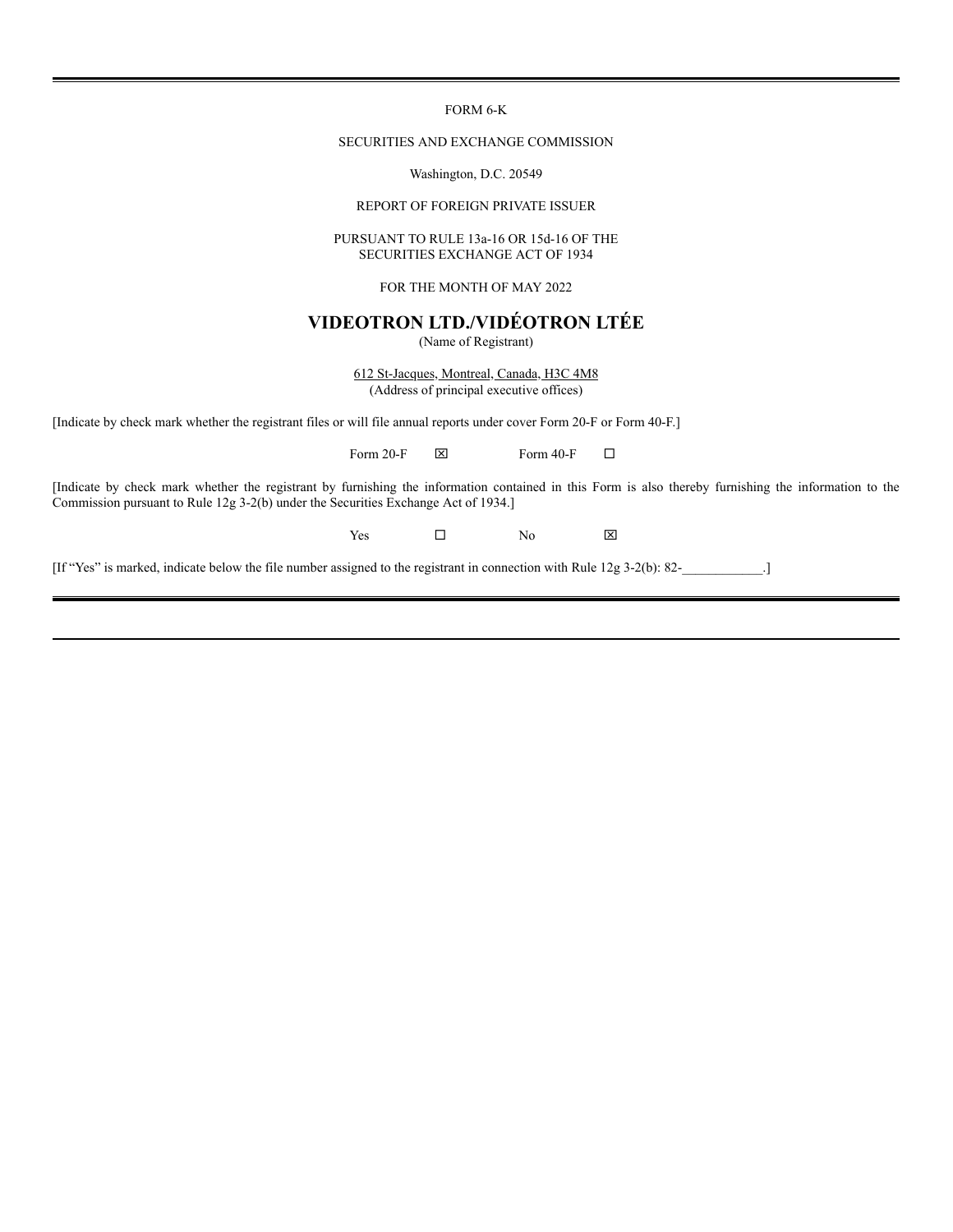Quarterly Report for the Period Ending March 31, 2022 **VIDEOTRON LTD.** Filed in this Form 6-K

Documents index

1- Quarterly report for the period ended March 31, 2022 of Videotron Ltd.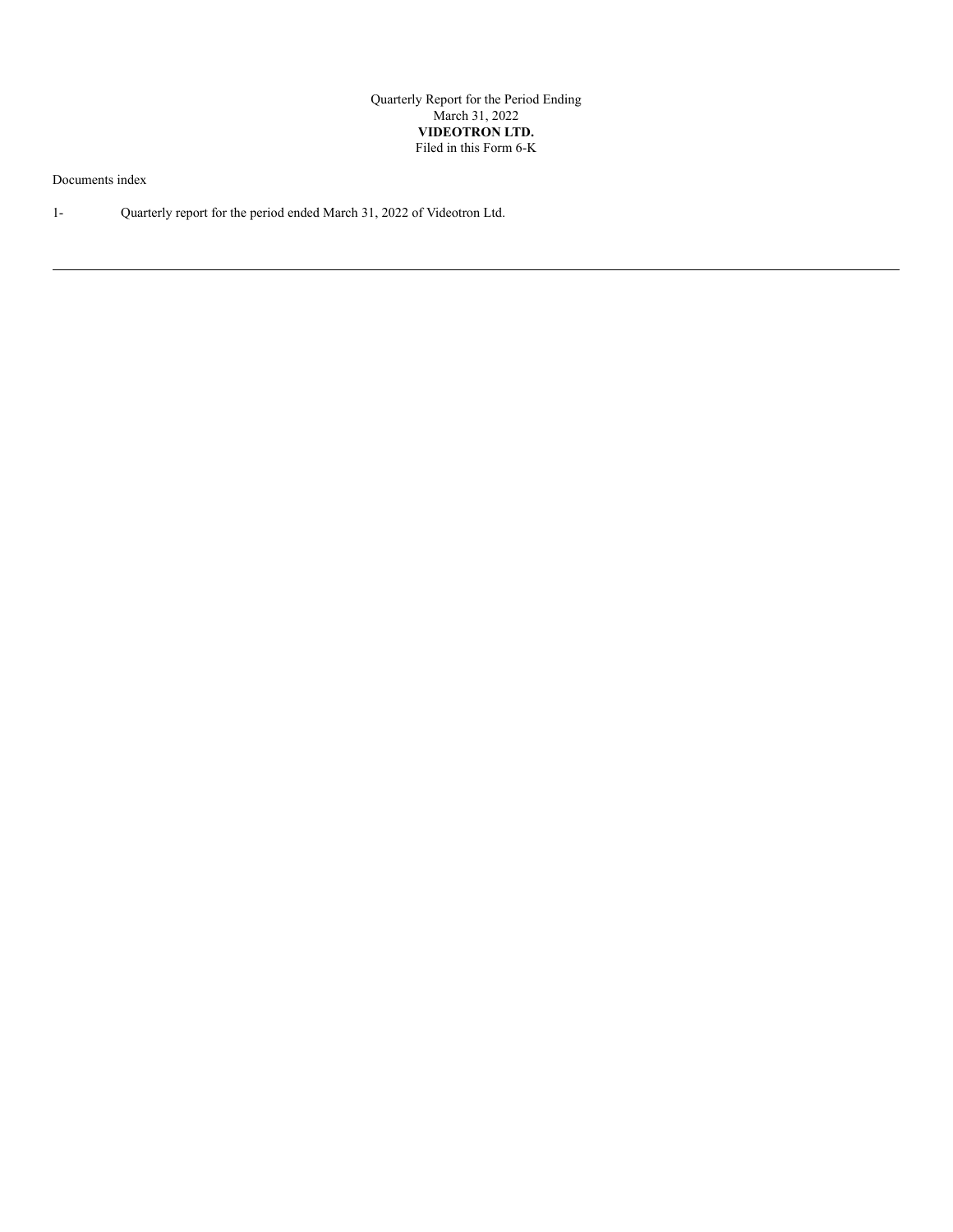

## **MANAGEMENT DISCUSSION AND ANALYSIS FIRST QUARTER 2022**

# **CORPORATE PROFILE**

Videotron Ltd., a wholly owned subsidiary of Quebecor Media Inc. ("Quebecor Media" or the "parent corporation"), is governed by the Business Corporations Act (Québec) and is one of Canada's largest telecommunications corporations. Unless the context otherwise requires, "Videotron" or the "Corporation" refers to Videotron Ltd. and its subsidiaries.

The following Management Discussion and Analysis covers the Corporation's main activities in the first quarter of 2022 and the major changes from the previous financial year. All amounts are stated in Canadian dollars ("CAN") unless otherwise indicated. This report should be read in conjunction with the information in the Corporation's Annual Report for the financial year ended December 31, 2021 (Form 20-F), which is available on the website of the U.S. Securities and Exchange Commission at www.sec.gov.

The Corporation uses financial measures not standardized under International Financial Reporting Standards ("IFRS"), such as adjusted EBITDA and adjusted cash flows from operations, and key performance indicators, such as revenue-generating unit ("RGU") and average monthly revenue per unit ("ARPU"). The previously used average billing per unit ("ABPU") metric has been abandoned and replaced by ARPU, which affords better comparability in view of the Corporation's changing business model related to equipment sales. Definitions of the non-IFRS measures and key performance indicators used by the Corporation, including the new ARPU metric, are provided in the "Non-IFRS Measures" and "Key Performance Indicators" sections below.

# **HIGHLIGHTS**

## **First quarter 2022**

**Revenues:** \$903.4 million, a \$10.6 million (-1.2%) decrease.

**Adjusted EBITDA:** <sup>1</sup> \$460.0 million, a \$9.1 million (2.0%) increase.

**Net income attributable to the shareholder:** \$174.9 million, a \$6.9 million increase.

**Adjusted cash flows from operations:** <sup>1</sup> \$344.6 million, a \$31.7 million (10.1%) increase.

**Cash flows provided by operating activities:** \$264.9 million, a \$17.5 million (-6.2%) decrease.



<sup>&</sup>lt;sup>1</sup> See "Non-IFRS financial measures."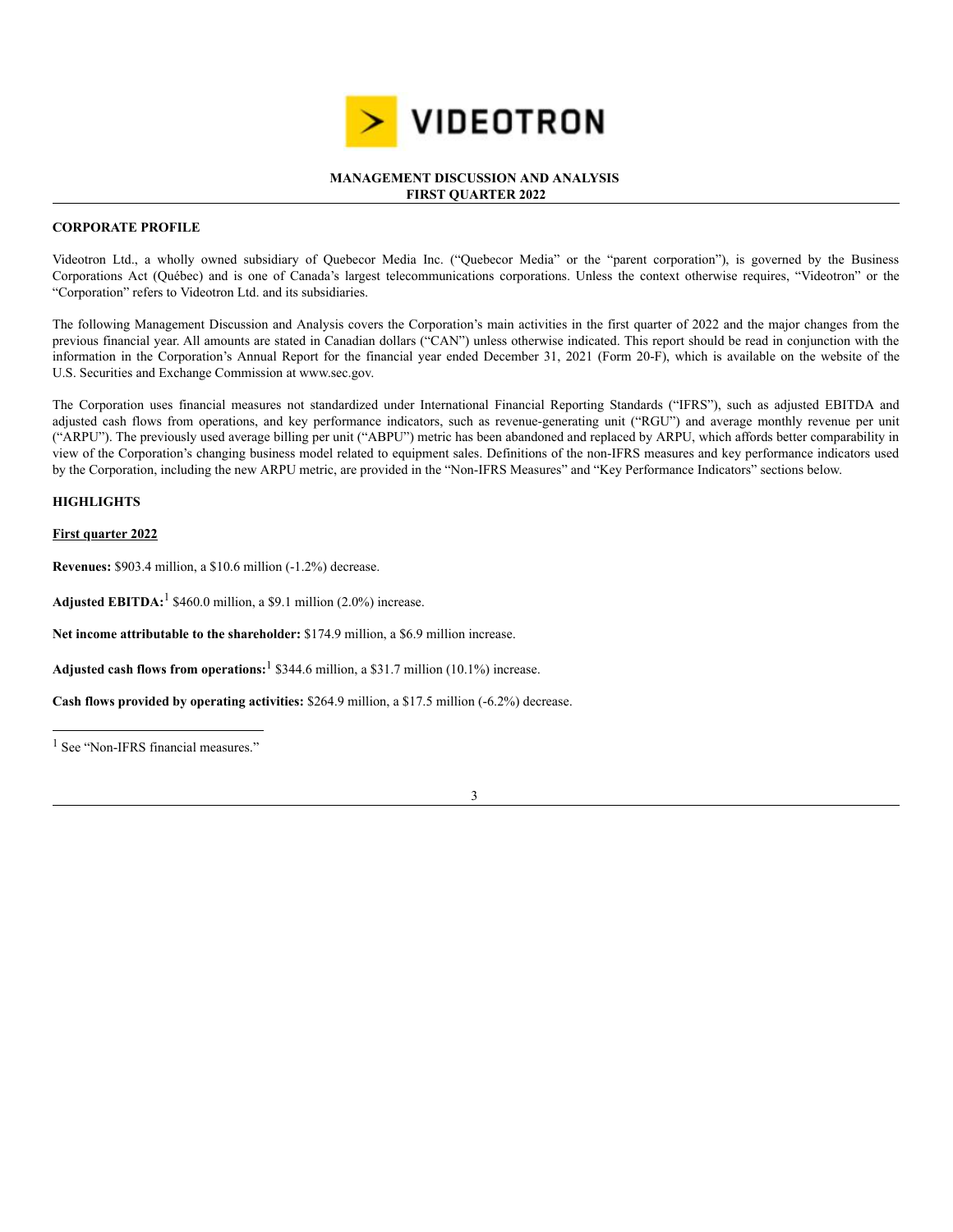# **Table 1**

# **Consolidated summary of income, cash flows and balance sheet**

(in millions of Canadian dollars)

|                                                            |      | Three months<br>ended March 31 |                        |  |  |  |
|------------------------------------------------------------|------|--------------------------------|------------------------|--|--|--|
|                                                            | 2022 |                                | 2021                   |  |  |  |
| <b>Revenues</b>                                            |      |                                |                        |  |  |  |
| Internet                                                   | \$   | 298.6                          | 296.6<br><sup>\$</sup> |  |  |  |
| Television                                                 |      | 197.3                          | 213.2                  |  |  |  |
| Mobile telephony                                           |      | 187.3                          | 170.5                  |  |  |  |
| Wireline telephony                                         |      | 75.2                           | 80.7                   |  |  |  |
| Mobile equipment sales                                     |      | 63.8                           | 60.5                   |  |  |  |
| Wireline equipment sales                                   |      | 32.3                           | 46.7                   |  |  |  |
| Other                                                      |      | 48.9                           | 45.8                   |  |  |  |
|                                                            |      | 903.4                          | 914.0                  |  |  |  |
| Employee costs                                             |      | (101.3)                        | (104.5)                |  |  |  |
| Purchase of goods and services                             |      | (342.1)                        | (358.6)                |  |  |  |
| Adjusted EBITDA <sup>1</sup>                               |      | 460.0                          | 450.9                  |  |  |  |
| Depreciation and amortization                              |      | (177.8)                        | (179.1)                |  |  |  |
| Financial expenses                                         |      | (58.0)                         | (55.8)                 |  |  |  |
| Loss on valuation and translation of financial instruments |      | (0.1)                          | (0.1)                  |  |  |  |
| Restructuring of operations and other items                |      | (0.8)                          | (2.1)                  |  |  |  |
| Income taxes                                               |      | (48.4)                         | (45.7)                 |  |  |  |
| <b>Net income</b>                                          | S    | 174.9                          | \$<br>168.1            |  |  |  |

<sup>1</sup> See « Non-IFRS Financial Measures »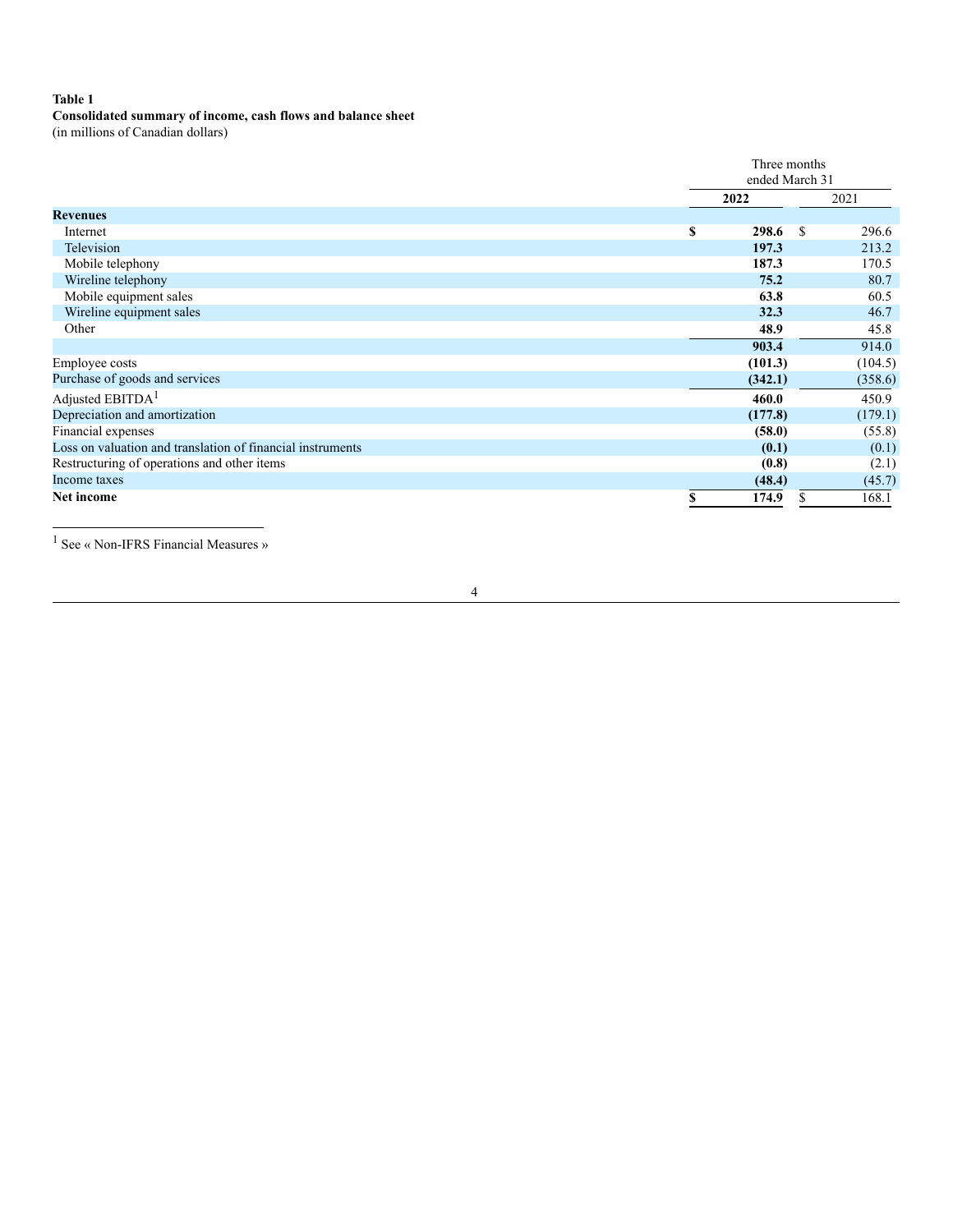## **Table 1 (continued)**

|                                                                                  | Three months   |    |         |  |  |
|----------------------------------------------------------------------------------|----------------|----|---------|--|--|
|                                                                                  | ended March 31 |    |         |  |  |
|                                                                                  | 2022           |    | 2021    |  |  |
| Additions to property, plant and equipment and to intangible assets <sup>1</sup> |                |    |         |  |  |
| Additions to property, plant and equipment                                       | \$<br>93.2     | S  | 99.4    |  |  |
| Additions to intangible assets                                                   | 22.2           |    | 38.6    |  |  |
|                                                                                  | 115.4          |    | 138.0   |  |  |
| <b>Cash flows</b>                                                                |                |    |         |  |  |
| Adjusted cash flows from operations <sup>1</sup> :                               | \$<br>344.6    | -S | 312.9   |  |  |
| Cash flows provided by operating activities                                      | 264.9          |    | 282.4   |  |  |
|                                                                                  |                |    |         |  |  |
|                                                                                  | March 31       |    | Dec. 31 |  |  |
|                                                                                  |                |    |         |  |  |
|                                                                                  | 2022           |    | 2021    |  |  |
| <b>Balance sheet</b>                                                             |                |    |         |  |  |
| Cash and cash equivalents                                                        | \$<br>0.9      | -S | 10.5    |  |  |
| Working capital                                                                  | (25.5)         |    | (56.0)  |  |  |
| Net assets related to derivative financial instruments                           | 76.1           |    | 117.2   |  |  |
| Total assets                                                                     | 8,843.1        |    | 8,905.8 |  |  |
| Long-term debt                                                                   | 5,202.6        |    | 5,380.1 |  |  |
| Lease liabilities (current and long term)                                        | 153.0          |    | 153.8   |  |  |
| Subordinated loan from parent corporation                                        | 1,595.0        |    | 1,595.0 |  |  |

The Corporation's revenues decreased by \$10.6 million (-1.2%) and its adjusted EBITDA increased by \$9.1 million (2.0%) in the first quarter of 2022.

Videotron's revenues from mobile services and equipment increased by \$20.1 million (8.7%) in the first quarter of 2022.

There was a net increase of 13,800 (0.2%) RGUs in the first quarter of 2022, including 24,500 (1.5%) connections to the mobile telephony service, 17,500 (3.5%) subscriptions to over-the-top ("OTT") video services, and 5,300 (0.3%) subscriptions to Internet access service.



<sup>1</sup> See « Non-IFRS Financial Measures »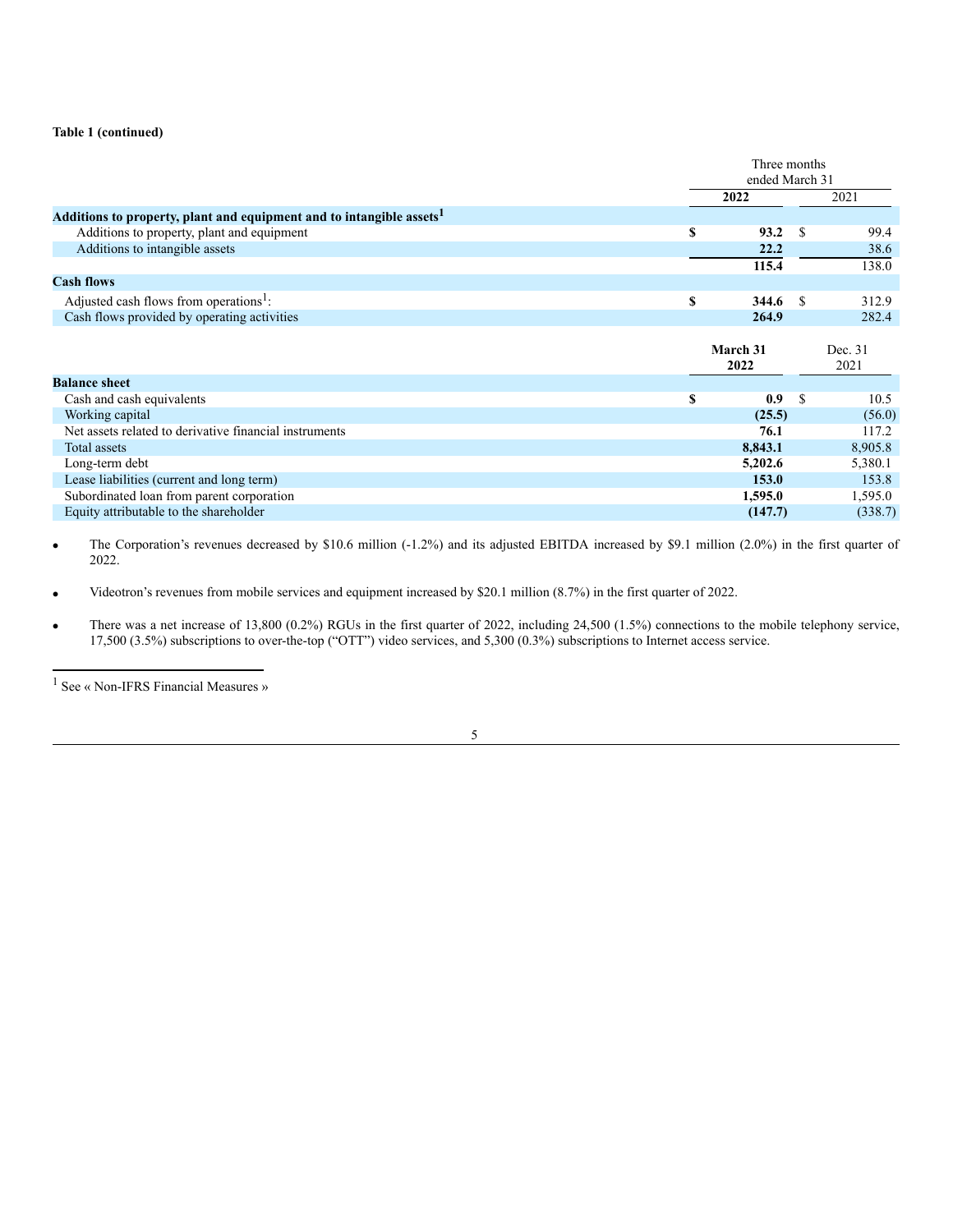## **ANALYSIS OF CONSOLIDATED RESULTS OF OPERATIONS AND CASH FLOWS**

#### **2022/2021 First quarter comparison**

**Revenues:** \$903.4 million in the first quarter of 2022, a \$10.6 million (-1.2%) decrease.

- Revenues from mobile telephony services increased \$16.8 million (9.9%) to \$187.3 million, due primarily to an increase in the number of subscriber connections and higher average per-customer revenue.
- Revenues from Internet access services increased \$2.0 million (0.7%) to \$298.6 million, due mainly to subscriber base growth.
- Revenues from television services decreased \$15.9 million (-7.5%) to \$197.3 million, mainly because of a decrease in the subscriber base and a decrease in average per-subscriber revenues.
- Revenues from wireline telephony services decreased \$5.5 million (-6.8%) to \$75.2 million, mainly because of the impact of the net decrease in subscriber connections, partially offset by higher average per-connection revenues.
- Revenues from mobile equipment sales to customers increased \$3.3 million (5.5%) to \$63.8 million, mainly because of price increases, partially offset by a decrease in the number of mobile devices sold.
- Revenues from wireline equipment sales to customers decreased \$14.4 million (-30.8%) to \$32.3 million, mainly because of a lower volume of equipment sales related to the Helix platform.
- Other revenues increased \$3.1 million (6.8%) to \$48.9 million, mainly reflecting a revenue increase at Videotron Business.

**ARPU:** Videotron's total ARPU was \$46.40 in the first quarter of 2022 compared with \$46.64 in the same period of 2021. The \$0.24 (-0.5%) decrease was due in part to the larger proportion of units in mobile telephony. Mobile ARPU was \$38.70 in the first quarter of 2022 compared with \$38.08 in the same period of 2021, a \$0.62 (1.6%) increase.

#### **Customer statistics**

*RGUs* – The total number of RGUs was 6,203,400 at March 31, 2022, an increase of 13,800 (0.2%) from the end of the fourth quarter of 2021 (compared with a decrease of 6,700 in the same period of 2021), and a 12-month increase of 62,200 (1.0%) (Table 2).

*Mobile telephony* – The number of subscriber connections to the mobile telephony service stood at 1,626,400 at March 31, 2022, an increase of 24,500 (1.5%) from the end of the fourth quarter of 2021 (compared with an increase of 22,100 in the same period of 2021), and a 12-month increase of 123,200 (8.2%) (Table 2).

*Internet access* – The number of subscribers to Internet access services stood at 1,846,100 at March 31, 2022, an increase of 5,300 (0.3%) from the end of the fourth quarter of 2021 (compared with an increase of 8,100 in the same period of 2021), and a 12-month increase of 41,200 (2.3%) (Table 2).

*Television –* The number of subscribers to television services stood at 1,406,400 at March 31, 2022, a decrease of 12,200 (-0.9%) from the end of the fourth quarter of 2021 (compared with a decrease of 18,100 in the same period of 2021), and a 12-month decrease of 51,100 (-3.5%) (Table 2).

*Wireline telephony* – The number of subscriber connections to wireline telephony services stood at 803,600 at March 31, 2022, a decrease of 21,300 (-2.6%) from the end of the fourth quarter of 2021 (compared with a decrease of 27,000 in the same period of 2021), and a 12-month decrease of 94,100 (-10.5%) (Table 2).

*OTT* – The number of subscribers to OTT video services stood at 520,900 at March 31, 2022, an increase of 17,500 (3.5%) from the end of the fourth quarter of 2021 (compared with an increase of 8,200 in the same period of 2021) and a 12-month increase of 43,000 (9.0%) (Table 2).

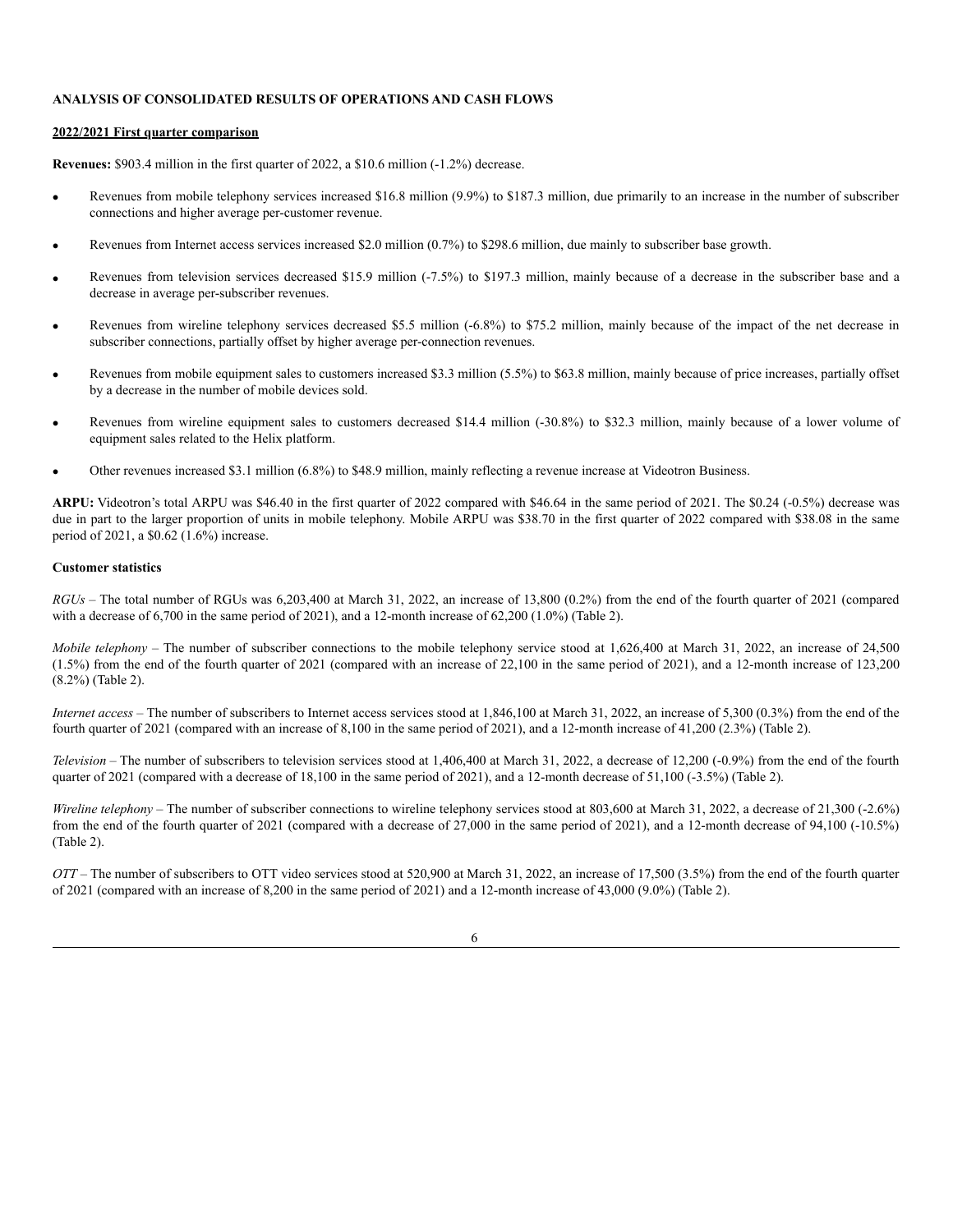# **Table 2 Quarter-end RGUs for the last eight quarters**

(in thousands of units)

|                    | Mar. 2022 | Dec. 2021 | Sept. 2021 | June 2021 | Mar. 2021 | Dec. 2020 | Sept. 2020 | June 2020 |
|--------------------|-----------|-----------|------------|-----------|-----------|-----------|------------|-----------|
| Mobile telephony   | 1.626.4   | .,601.9   | 1.571.3    | .530.4    | 1,503.2   | 1.481.1   | 1.452.6    | .404.9    |
| Internet           | .846.1    | .840.8    | .832.7     | 1,810.2   | .304.9    | 1,796.8   | 1,769.8    | ,749.3    |
| Television         | .406.4    | .418.6    | .428.0     | .441.4    | 1.457.5   | 1.475.6   | 1.481.8    | 1.497.3   |
| Wireline telephony | 803.6     | 824.9     | 847.4      | 872.4     | 897.7     | 924.7     | 947.8      | 976.5     |
| OTT video          | 520.9     | 503.4     | 467.2      | 466.6     | 477.9     | 469.7     | 452.9      | 472.2     |
| <b>Total</b>       | 6.203.4   | 6.189.6   | 6.146.6    | 6.121.0   | 6.141.2   | 6.147.9   | 6.104.9    | 6.100.2   |

**Adjusted EBITDA:** \$460.0 million, a \$9.1 million (2.0%) increase due primarily to:

decrease in operating expenses, including customer service expenses, labour costs and administrative expenses.

Partially offset by:

impact of lower revenues.

**Cost/revenue ratio:** Employee costs and purchases of goods and services for all operations, expressed as a percentage of revenues, were 49.1% in the first quarter of 2022 compared with 50.7% in the same period of 2021. The reduction was mainly due to the decrease in operating expenses.

**Net income attributable to the shareholder:** \$174.9 million in the first quarter of 2022, compared with \$168.0 million in the same period of 2021, an increase of \$6.9 million.

- The main favourable variances were:
	- o \$9.1 million increase in adjusted EBITDA
	- o \$1.3 million decrease in depreciation and amortization;
	- o \$1.3 million decrease in restructuring of operations and other items.
- The main unfavourable variances were:
	- \$2.7 million increase in current income taxes;
	- o \$2.2 million increase in financial expenses.

**Adjusted cash flows from operations:** \$344.6 million in the first quarter of 2022 compared with \$312.9 million in the same period of 2021 (Table 9). The \$31.7 million increase was caused by a \$16.4 million decrease in additions to intangible assets, due primarily to a general slowdown in investment following the review of strategic priorities, the \$9.1 million increase in adjusted EBITDA and a \$6.2 million decrease in additions to property, plant and equipment.

**Cash flows provided by operating activities:** \$264.9 million, a \$17.5 million (-6.2%) decrease due primarily to the unfavourable net change in non-cash balances related to operating activities and increases in current income taxes and in cash portion of financial expenses, partially offset by the increase in adjusted EBITDA.

**Depreciation and amortization charge:** \$177.8 million in the first quarter of 2022, a \$1.3 million decrease.

**Financial expenses:** \$58.0 million in the first quarter of 2022, a \$2.2 million increase. The increase in financial expenses was due to higher average indebtedness, partially offset by the impact of lower average interest on long-term debt.

**Loss on valuation and translation of financial instruments:** \$0.1 million in the first quarters of 2022 and 2021.

**Charge for restructuring of operations and other items:** \$0.8 million in the first quarter of 2022, a \$1.3 million favourable variance.

· A \$0.8 million charge was recognized in the first quarter of 2022 in connection with cost-reduction initiatives in the Corporation's various segments (\$1.3 million in the first quarter of 2021). A \$0.8 million charge for impairment of assets was also recognized in the first quarter of 2021.

**Income tax expense:** \$48.4 million in the first quarter of 2022 (effective tax rate of 26.1%), compared with \$45.7 million in the same period of 2021 (effective tax rate of 26.0%), a \$2.7 million unfavourable variance. The effective tax rate is calculated considering only taxable and deductible items.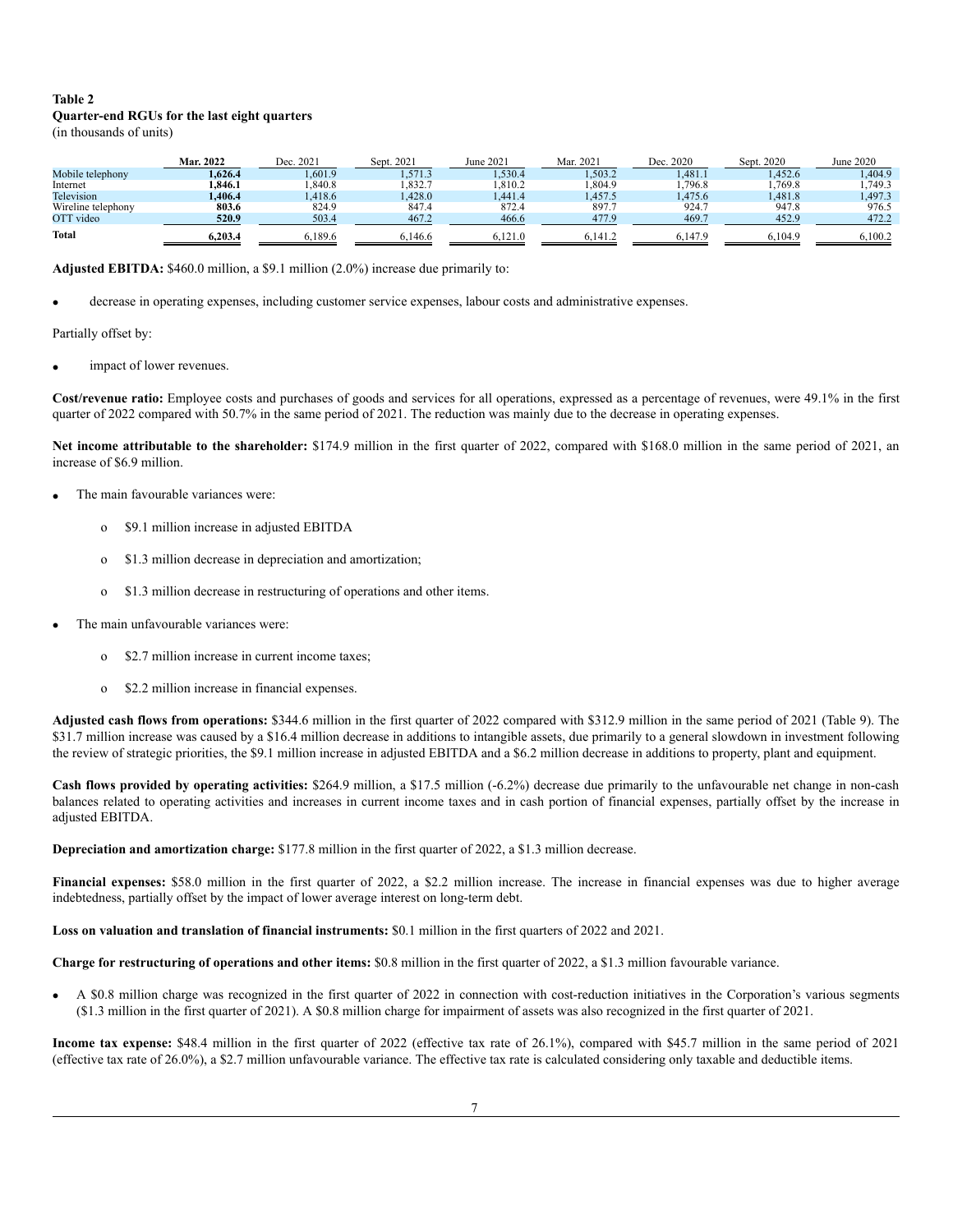# **CASH FLOWS AND FINANCIAL POSITION**

This section provides an analysis of the Corporation's sources and uses of cash flows, as well as a financial position analysis as of the balance sheet date.

### **Operating activities**

**Cash flows provided by operating activities:** \$264.9 million in the first quarter of 2022, compared with \$282.4 million in the same period of 2021.

The \$17.5 million decrease was mainly due to:

- · \$12.7 million increase in current income taxes;
- · \$10.3 million unfavourable net change in non-cash balances related to operating activities, due primarily to unfavourable variances in inventory, accounts payable and accrued charges and deferred revenues, partially offset by favourable variances in contract assets, income tax payable and accounts receivable;
- \$2.4 million increase in the cash portion of financial expenses.

Partially offset by:

· \$9.1 million increase in adjusted EBITDA.

The unfavourable net change in non-cash items related to operating activities had an unfavourable impact on cash flows provided by operating activities in the first quarter of 2022 compared with the same period of 2021, while the increase in profitability had a favourable impact.

**Working capital:** Negative \$25.5 million at March 31, 2022 compared with negative \$56.0 million at December 31, 2021. The \$30.5 million favourable variance was due primarily to the increase in inventories and the decrease in deferred revenue, partially offset by decreases in accounts receivable and contract assets and by the increase in bank indebtedness.

# **Investing activities**

**Cash flows used for additions to property, plant and equipment:** \$89.2 million in the first quarter of 2022 compared with \$107.6 million in the same period of 2021. The \$18.4 million decrease mainly reflects a \$12.2 million favourable net change in current non-cash items.

**Cash flows used for additions to intangible assets:** \$26.0 million in the first quarter of 2022 compared with \$51.3 million in the same period of 2021. The \$25.3 million reduction was mainly due to a general slowdown in investment following the review of strategic priorities and a \$8.9 million favourable net change in current non-cash items.

**Proceeds from disposal of assets:** \$1.4 million in the first quarter of 2022.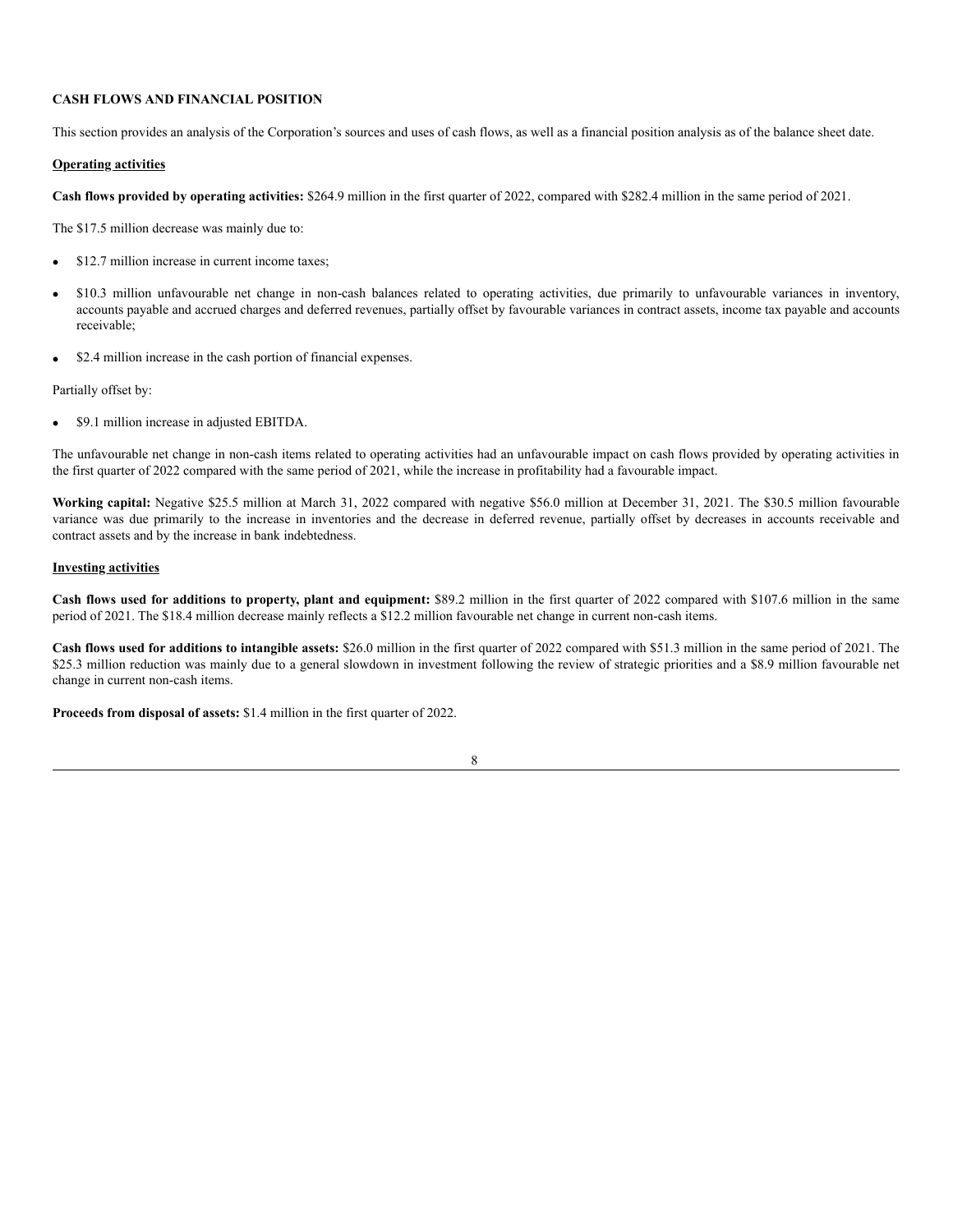## **Financing activities**

**Consolidated debt** (long-term debt plus bank indebtedness): \$153.9 million reduction in the first quarter of 2022; \$41.1 million net unfavourable variance in assets and liabilities related to derivative financial instruments.

- Debt reductions in the first quarter of 2022 essentially consisted of:
	- o \$149.0 million decrease in Videotron's drawings on its secured revolving credit facility;
	- o \$22.4 million favourable impact of exchange rate fluctuations. The consolidated debt reduction attributable to this item was offset by the decrease in the asset (or increase in the liability) related to derivative financial instruments;
	- o \$7.4 million decrease in debt attributable to changes in fair value related to hedged interest risk.
- Debt increases in the first quarter of 2022 essentially consisted of:
	- o \$23.6 million increase in the bank indebtedness of Videotron.
- Assets and liabilities related to derivative financial instruments totalled a net asset of \$76.1 million at March 31, 2022 compared with \$117.2 million at December 31, 2021. The \$41.1 million net unfavourable variance was mainly due to:
	- o unfavourable impact of exchange rate fluctuations on the value of derivative financial instruments;
	- o unfavourable impact of interest rate trends in Canada, compared with the United States, on the fair value of derivative financial instruments.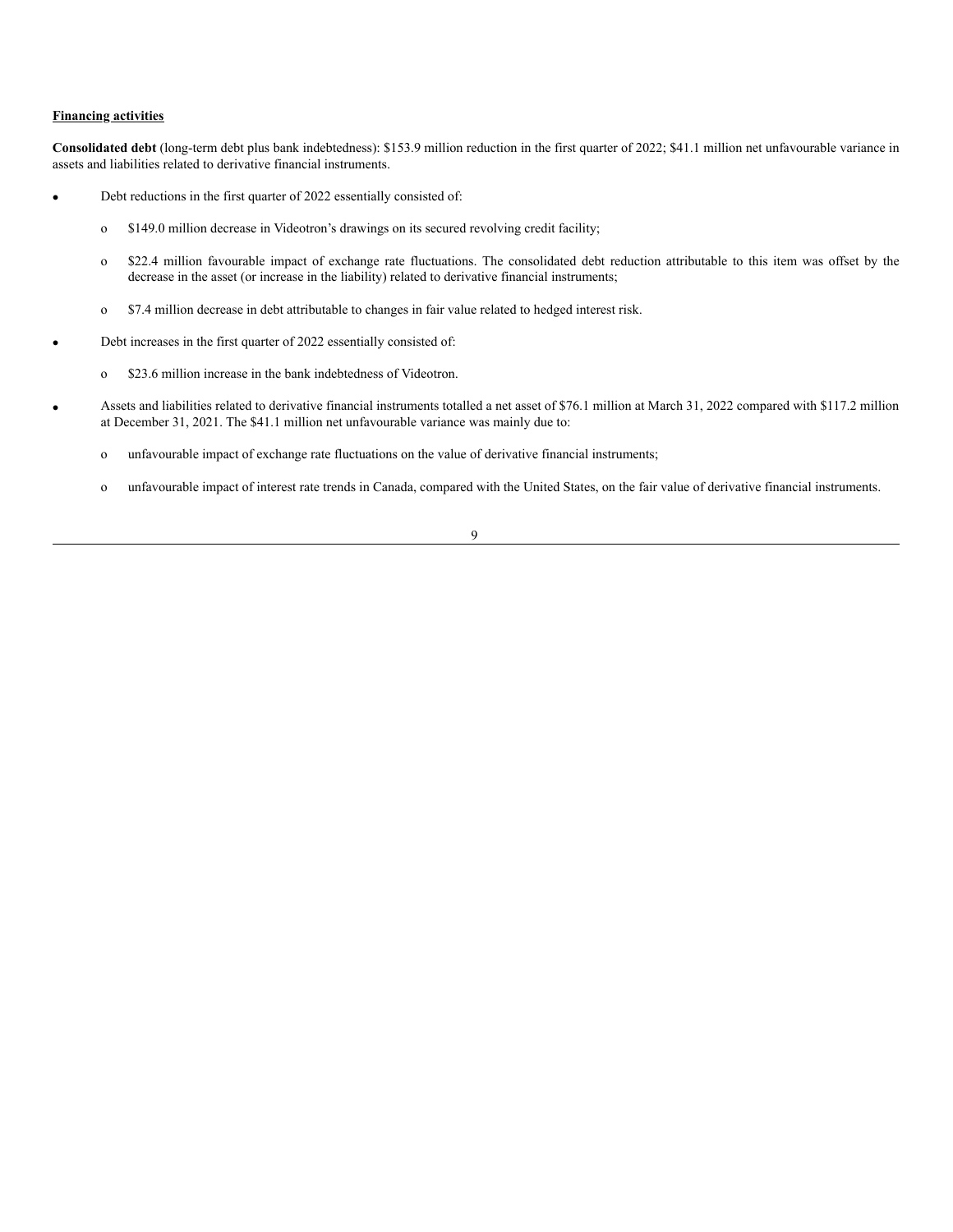## **Financial Position**

**Net available liquidity:** \$1.34 billion at March 31, 2022 for the Corporation and its wholly owned subsidiaries, consisting of \$1.36 billion in available unused revolving credit facilities, less \$23.6 million in bank indebtedness.

As at March 31, 2022, minimum principal payments on long-term debt in the coming years were as follows:

### **Table 3**

# **Minimum principal payments on the Corporation's long-term debt 12 months ending March 31**

(in millions of Canadian dollars)

| 2023                |    |         |
|---------------------|----|---------|
| 2024                |    | 135.9   |
| 2025                |    | 750.3   |
| 2026                |    | 775.0   |
| 2027                |    |         |
| 2028 and thereafter |    | 3,575.5 |
| <b>Total</b>        | ۰D | 5,236.7 |

From time to time, the Corporation may (but is under no obligation to) seek to retire or purchase its outstanding Senior Notes, in open market purchases, privately negotiated transactions, or otherwise. Such repurchases, if any, will depend on its liquidity position and requirements, prevailing market conditions, contractual restrictions and other factors. The amounts involved may be material.

The weighted average term of the Corporation's consolidated debt was approximately 5.7 years as of March 31, 2022 (5.8 years as of December 31, 2021). After taking into account hedging instruments, the debt consisted of approximately 94.0% fixed-rate debt (91.4% at December 31, 2021) and 6.0% floatingrate debt (8.6% at December 31, 2021).

The Corporation's management believes that cash flows and available sources of financing should be sufficient to cover committed cash requirements for capital investments, working capital, interest payments, income tax payments, debt and lease repayments, pension plan contributions, share repurchases and dividends or distributions to the shareholder in the future. The Corporation believes it will be able to meet future debt maturities, which are staggered over the coming years.

Pursuant to its financing agreements, the Corporation is required to maintain certain financial ratios. At March 31, 2022, the Corporation was in compliance with all required financial ratios.

## **Dividends declared and paid**

The Corporation paid \$25.0 million in common dividends to the parent corporation in the first quarter of 2022. The Corporation expects to make cash distributions to its parent corporation in the future, as determined by the Board of Directors, and within the limits set by the terms of the indebtedness and applicable laws.

## **Reduction of paid-up capital**

During the three-month period ended March 31, 2021, the Corporation reduced its paid-up capital for a cash consideration of \$150.0 million.

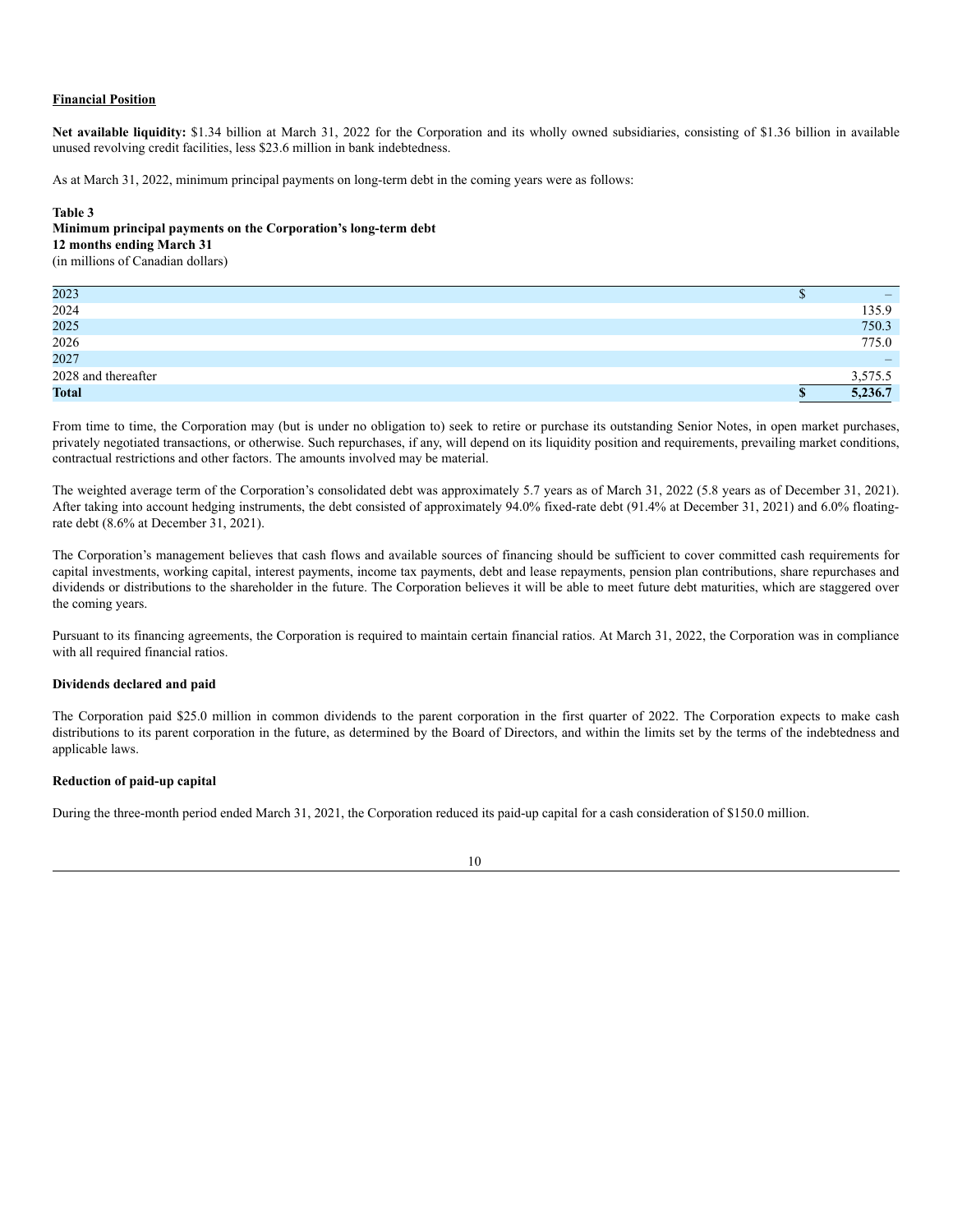# **Analysis of consolidated balance sheet**

# **Table 4**

#### **Consolidated balance sheet of the Corporation**

#### **Analysis of main differences between March 31, 2022 and December 31, 2021**

(in millions of Canadian dollars)

|                                               | March 31,<br>2022 <sup>1</sup> | Dec. 31,<br>2021 <sup>1</sup> | Difference       | Main reasons for difference                                                              |
|-----------------------------------------------|--------------------------------|-------------------------------|------------------|------------------------------------------------------------------------------------------|
| <b>Assets</b>                                 |                                |                               |                  |                                                                                          |
| Accounts receivable                           | 501.6                          | 530.4                         |                  | variances<br>Impact of<br>current<br>$\overline{\text{in}}$<br>activities.               |
| Contract assets                               | 103.9                          | 129.4                         | (28.8)<br>(25.5) | financing of equipment<br>Increased<br>sales.                                            |
| Inventories                                   | 224.8                          | 153.4                         | 71.4             | Impact of current variances in activity.                                                 |
| Property, plant and equipment                 | 2,720.7                        | 2,761.6                       | (40.9)           | Depreciation for the period<br>less<br>additions to property, plant<br>and<br>equipment. |
| Intangible assets                             | 2,197.4                        | 2,212.0                       | (14.6)           | Amortization for the period<br>less<br>additions to intangible assets.                   |
| Derivative financial instruments <sup>2</sup> | 76.1                           | 117.2                         | (41.1)           | See "Financing activities."                                                              |
| <b>Liabilities</b>                            |                                |                               |                  |                                                                                          |
| Deferred revenue                              | 251.0                          | 284.9                         | (33.9)           | of<br>variances<br>current<br>Impact<br>1n<br>activities.                                |
| Income taxes                                  | 17.1                           | 36.0                          | (18.9)           | Current disbursements less current<br>income taxes for the period.                       |
| Long-term debt, including bank indebtedness   | 5,226.2                        | 5,380.1                       | (153.9)          | See "Financing activities."                                                              |
| Other liabilities                             | 130.0                          | 188.3                         | (58.3)           | Gain on remeasurement of defined<br>benefit plans.                                       |

1 The "restricted cash" and "deferred subsidies" line items are combined for the purposes of the analysis.

2 Long-term assets less long-term liabilities.

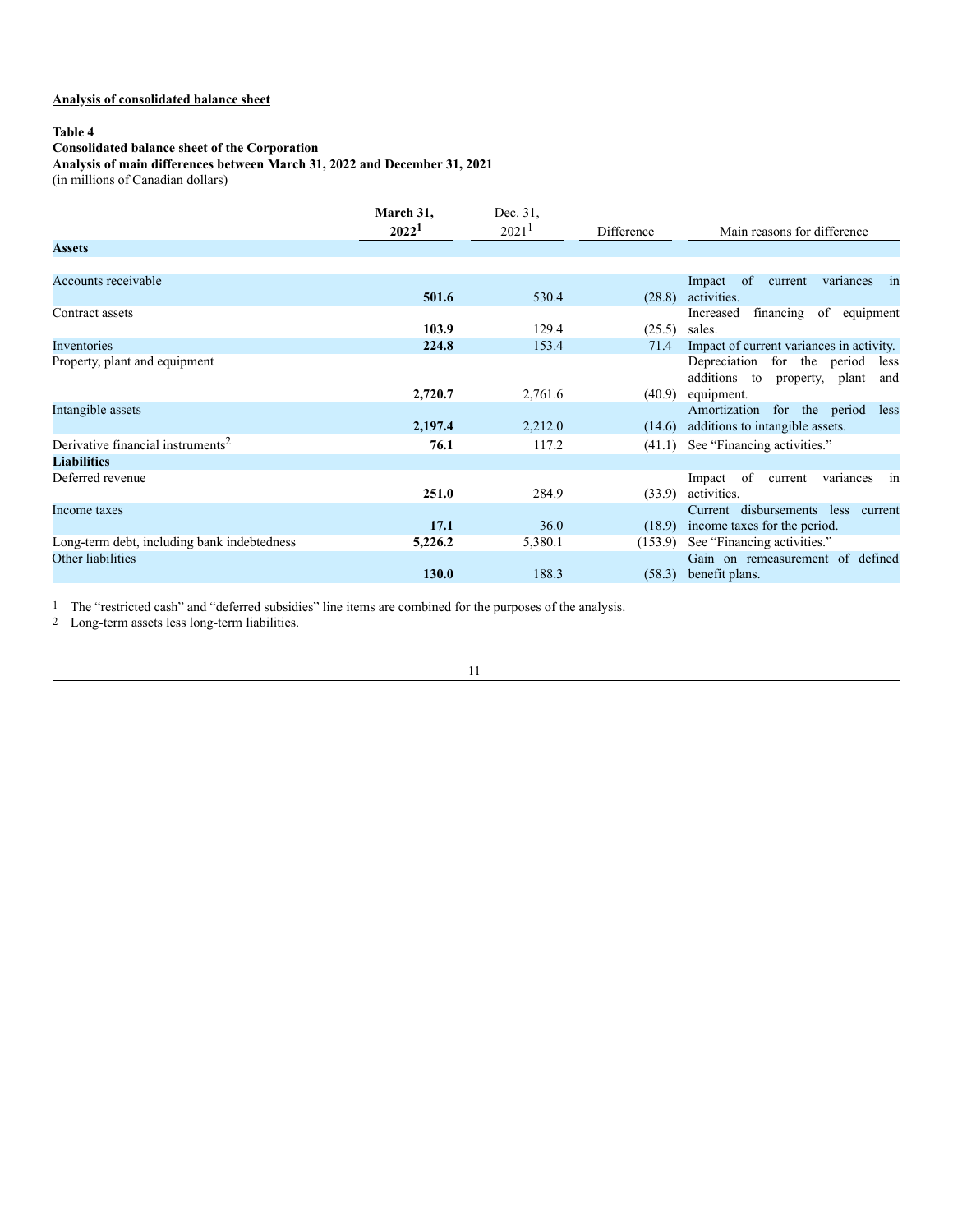# **ADDITIONAL INFORMATION**

#### **Contractual obligations**

At March 31, 2022, material contractual obligations of operating activities included: capital repayment and interest payments on long-term debt and lease liabilities; capital asset purchases and other commitments; and obligations related to derivative financial instruments, less estimated future receipts on derivative financial instruments. Table 5 below shows a summary of these contractual obligations.

#### **Table 5**

#### **Contractual obligations of the Corporation as of March 31, 2022**

(in millions of Canadian dollars)

|                                                      | Under        |         |        |          |           |         |           |         | 5 years |
|------------------------------------------------------|--------------|---------|--------|----------|-----------|---------|-----------|---------|---------|
|                                                      | <b>Total</b> |         | 1 year |          | 1-3 years |         | 3-5 years |         | or more |
| Long-term debt $^{1,2}$                              |              | 5,236.7 |        | $\equiv$ |           | 886.2   |           | 775.0   | 3,575.5 |
| Interest payments <sup>3</sup>                       |              | 1.236.3 |        | 154.1    |           | 436.1   |           | 326.5   | 319.6   |
| Lease liabilities                                    |              | 153.0   |        | 35.6     |           | 60.2    |           | 32.2    | 25.0    |
| Interest payments on lease liabilities               |              | 19.0    |        | 5.8      |           | 7.5     |           | 3.6     | 2.1     |
| Additions to property, plant and equipment and other |              |         |        |          |           |         |           |         |         |
| commitments                                          |              | 482.9   |        | 105.4    |           | 141.4   |           | 103.8   | 132.3   |
| Derivative financial instruments <sup>4</sup>        |              | (53.7)  |        |          |           | (88.0)  |           |         | 34.3    |
| <b>Total contractual obligations</b>                 |              | 7,074.2 |        | 300.9    |           | 1,443.4 |           | 1.241.1 | 4,088.8 |

<sup>1</sup> Excludes obligations under subordinated loans due to the parent corporation; the proceeds of which are used to invest in preferred shares of an affiliated corporation for tax consolidation purposes

<sup>2</sup> The carrying value of long-term debt excludes changes in the fair value of long-term debt related to hedged interest rate risk and financing costs.

3 Estimated interest payable on long-term debt, based on interest rates, hedging of interest rates and hedging of foreign exchange rates as of March 31, 2022.

4 Estimated future receipts, net of future disbursements, related to foreign exchange hedging on the principal of U.S.-dollar-denominated debt using derivative financial instruments.

### **Related party transactions**

The following describes transactions in which the Corporation and its directors, executive officers and affiliates are involved. The Corporation believes that each of the transactions described below was on terms no less favourable to the Corporation than could have been obtained from independent third parties.

#### *Operating transactions*

During the first quarter of 2022, the Corporation incurred various expenses, including lease charges, from the parent and affiliated corporations, in the amount of \$30.7 million (\$28.2 million in the same quarter of 2021), which are included in purchase of goods and services. The Corporation generated revenues from the parent and affiliated corporations in the amount of \$0.9 million (\$1.0 million in the same quarter of 2021). These transactions were accounted for at the consideration agreed between the parties.

#### *Management arrangements*

The Corporation has entered into management arrangements with its parent corporation. Under these management arrangements, the parent corporation provides management services on a cost-reimbursement basis. The Corporation incurred management fees of \$10.1 million with its parent corporation in the first quarter of 2022 (\$12.5 million in the same quarter of 2021).

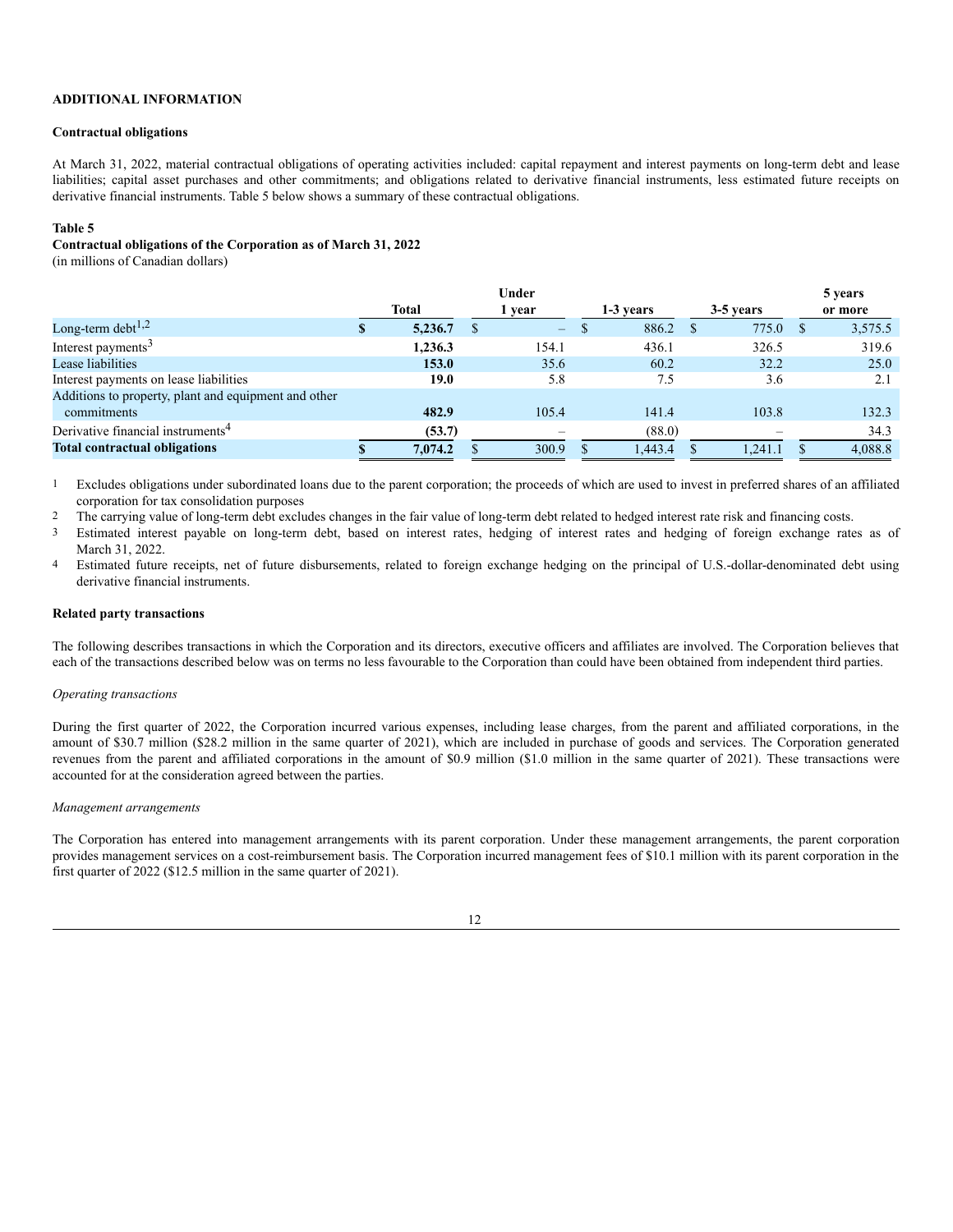#### **Financial instruments**

The Corporation uses a number of financial instruments, mainly cash and cash equivalents, restricted cash, trade receivables, contract assets, long-term investments, bank indebtedness, trade payables, accrued liabilities, long-term debt, lease liabilities and derivative financial instruments.

In order to manage its foreign exchange and interest rate risks, the Corporation uses derivative financial instruments: (i) to set in CAN dollars future payments on debts denominated in U.S. dollars (interest and principal) and certain purchases of inventories and other capital expenditures denominated in a foreign currency; and (ii) to achieve a targeted balance of fixed- and floating-rate debt. The Corporation does not intend to settle its derivative financial instruments prior to their maturity as none of these instruments is held or issued for speculative purposes.

Certain cross-currency swaps entered into by the Corporation include an option that allows each party to unwind the transaction on a specific date at the then settlement amount.

The carrying value and fair value of long-term debt and derivative financial instruments as of March 31, 2022 and December 31, 2021 were as follows:

## **Table 6**

**Fair value of long-term debt and derivative financial instruments** (in millions of Canadian dollars)

|                                         |          | <b>March 31, 2022</b> |  |                |  | December 31, 2021 |       |           |  |
|-----------------------------------------|----------|-----------------------|--|----------------|--|-------------------|-------|-----------|--|
|                                         | Carrying |                       |  | Fair           |  |                   |       | Fair      |  |
| <b>Asset (liability)</b>                |          | value                 |  | value          |  | value             | value |           |  |
| Long-term debt <sup>1</sup>             |          | $(5,236.7)$ \$        |  | $(5,040.1)$ \$ |  | $(5,408.2)$ \$    |       | (5,470.2) |  |
| <b>Derivative financial instruments</b> |          |                       |  |                |  |                   |       |           |  |
| Foreign exchange forward contracts      |          | (2.0)                 |  | (2.0)          |  | 0.9               |       | 0.9       |  |
| Cross-currency swaps                    |          | 78.1                  |  | 78.1           |  | 116.3             |       | 116.3     |  |

1 The carrying value of long-term debt excludes changes in the fair value of long-term debt related to hedged interest rate risk and financing costs.

The fair value of long-term debt is estimated based on quoted market prices when available or on valuation models. When the Corporation uses valuation models, the fair value is estimated using discounted cash flows using period-end market yields or the market value of similar instruments with the same maturity.

The fair value of derivative financial instruments recognized in the consolidated balance sheets is estimated as per the Corporation's valuation models. These models project future cash flows and discount the future amounts to a present value using the contractual terms of the derivative financial instrument and factors observable in external market data, such as period-end swap rates and foreign exchange rates. An adjustment is also included to reflect nonperformance risk, impacted by the financial and economic environment prevailing at the date of the valuation, in the recognized measure of the fair value of the derivative financial instruments by applying a credit default premium, estimated using a combination of observable and unobservable inputs in the market, to the net exposure of the counterparty or the Corporation.

Losses on valuation and translation of financial instruments in the first quarters of 2022 and 2021 are summarized in Table 7.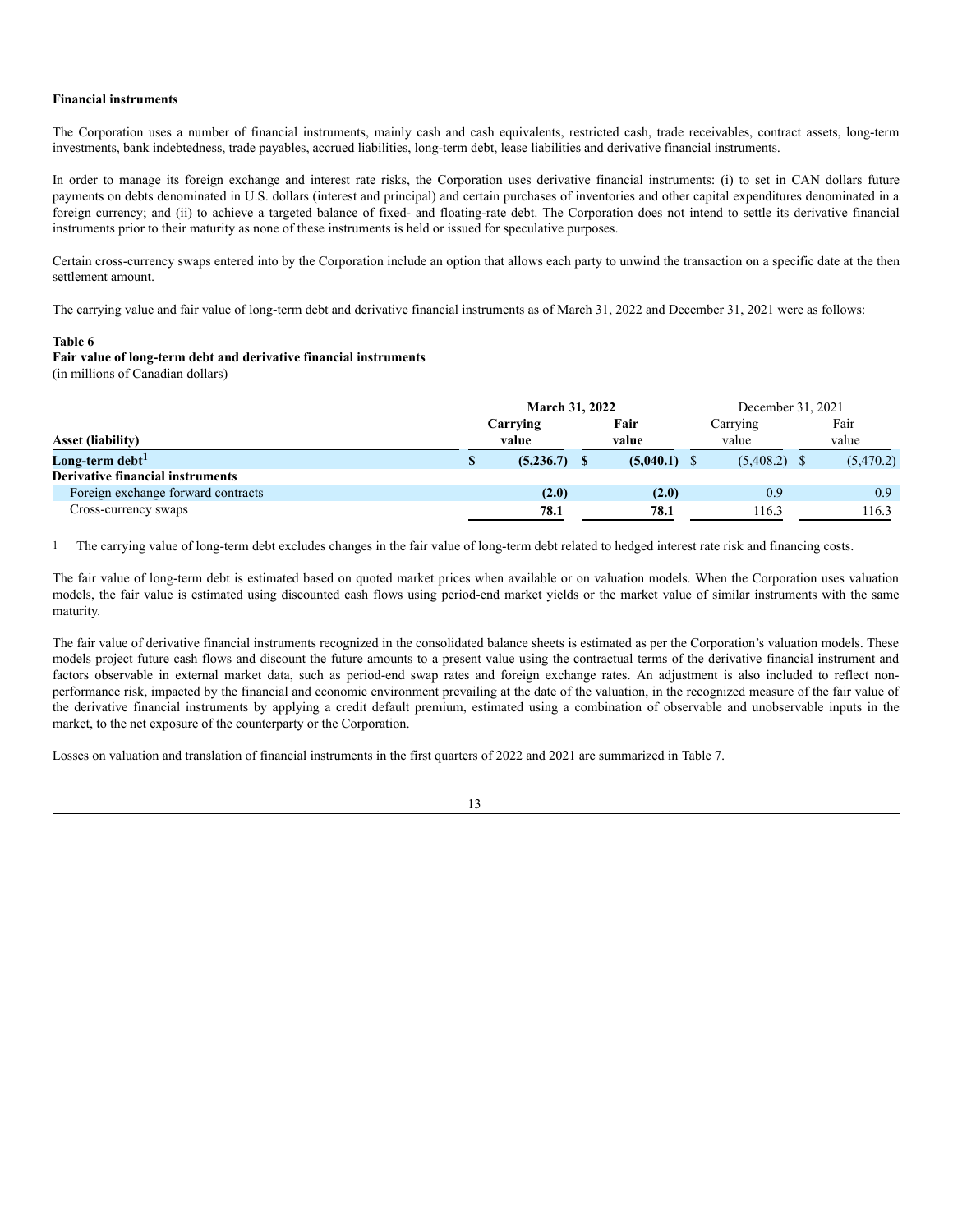# **Table 7 Loss on valuation and translation of financial instruments** (in millions of Canadian dollars)

|                                                      | Three months<br>ended March 31 |      |      |  |  |  |
|------------------------------------------------------|--------------------------------|------|------|--|--|--|
|                                                      | 2022                           | 2021 |      |  |  |  |
| Loss on the ineffective portion of fair value hedges | 0.1                            |      | v. I |  |  |  |
|                                                      | 0.1                            |      | v. i |  |  |  |

An \$11.3 million loss was recorded under "Other comprehensive income" in the first quarter of 2022 in relation to cash flow hedging relationships (\$0.4 million gain in the same period of 2021).

# **Non-IFRS financial measures**

The financial measures not standardized under IFRS that are used by the Corporation to assess its financial performance, such as adjusted EBITDA and adjusted cash flows from operations, are not calculated in accordance with, or recognized by IFRS. The Corporation's method of calculating these non-IFRS financial measures may differ from the methods used by other companies and, as a result, the non-IFRS financial measures presented in this document may not be comparable to other similarly titled measures disclosed by other companies.

## **Adjusted EBITDA**

In its analysis of operating results, the Corporation defines adjusted EBITDA, as reconciled to net income under IFRS, as net income before depreciation and amortization, financial expenses, loss on valuation and translation of financial instruments, restructuring of operations and other items, and income tax. Adjusted EBITDA as defined above is not a measure of results that is consistent with IFRS. It is not intended to be regarded as an alternative to IFRS financial performance measures or to the statement of cash flows as a measure of liquidity. It should not be considered in isolation or as a substitute for measures of performance prepared in accordance with IFRS. The Corporation's management and Board of Directors use this measure in evaluating its consolidated results as well as the results of its operating segments. This measure eliminates the significant level of impairment and depreciation/amortization of tangible and intangible assets and is unaffected by the capital structure or investment activities of the Corporation.

Adjusted EBITDA is also relevant because it is a component of the Corporation's annual incentive compensation programs. A limitation of this measure, however, is that it does not reflect the periodic costs of tangible and intangible assets used in generating revenues of the Corporation. The Corporation also uses other measures that do reflect such costs, such as adjusted cash flows from operations. The Corporation's definition of adjusted EBITDA may not be the same as similarly titled measures reported by other companies.

Table 8 provides a reconciliation of adjusted EBITDA to net income as disclosed in the Corporation's condensed consolidated financial statements.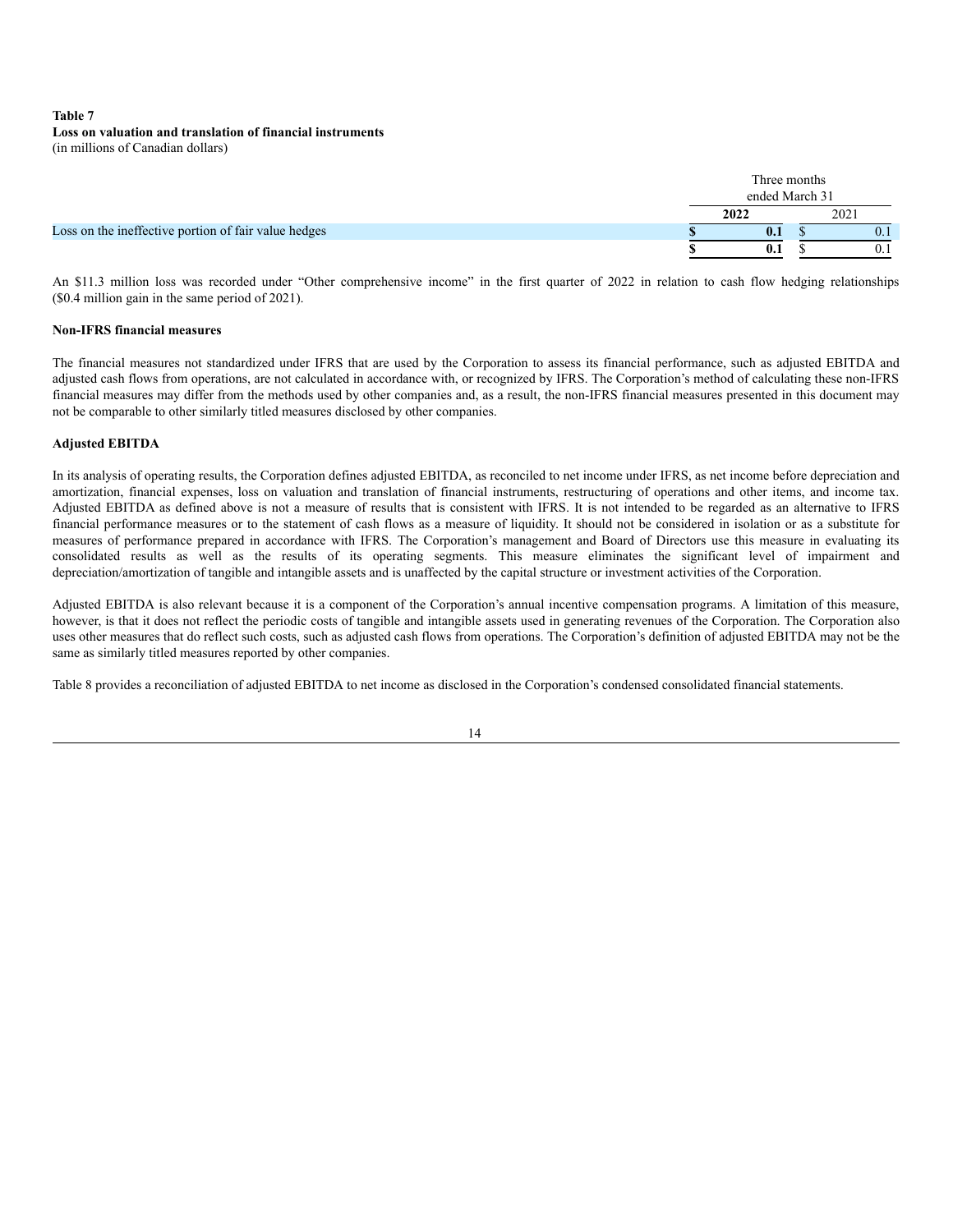#### **Table 8**

Reconciliation of the adjusted EBITDA measure used in this report to the net income measure used in the condensed consolidated financial **statements**

(in millions of Canadian dollars)

|                                                            |  | Three months ended March 31 |  |         |  |
|------------------------------------------------------------|--|-----------------------------|--|---------|--|
|                                                            |  | 2022                        |  | 2021    |  |
| <b>Adjusted EBITDA</b>                                     |  | 460.0                       |  | 450.9   |  |
| Depreciation and amortization                              |  | (177.8)                     |  | (179.1) |  |
| Financial expenses                                         |  | (58.0)                      |  | (55.8)  |  |
| Loss on valuation and translation of financial instruments |  | (0.1)                       |  | (0.1)   |  |
| Restructuring of operations and other items                |  | (0.8)                       |  | (2.1)   |  |
| Income taxes                                               |  | (48.4)                      |  | (45.7)  |  |
| <b>Net income</b>                                          |  | 174.9                       |  | 168.1   |  |

### **Adjusted cash flows from operations**

#### *Adjusted cash flows from operations*

Adjusted cash flows from operations represents adjusted EBITDA, less additions to property, plant and equipment and to intangible assets (excluding licence acquisitions and renewals). Adjusted cash flows from operations represents funds available for interest and income tax payments, expenditures related to restructuring programs, business acquisitions, licence acquisitions and renewals, payment of dividends, reduction of paid-up capital, repayment of long-term debt and lease liabilities, and share repurchases. Adjusted cash flows from operations is not a measure of liquidity that is consistent with IFRS. It is not intended to be regarded as an alternative to IFRS financial performance measures or to the statement of cash flows as a measure of liquidity. Adjusted cash flows from operations is used by the Corporation's management and Board of Directors to evaluate the cash flows generated by its operations. Adjusted cash flows from operations is also relevant because it is a component of the Corporation's annual incentive compensation programs. The Corporation's definition of adjusted cash flows from operations may not be identical to similarly titled measures reported by other companies.

Tables 9 and 10 provide a reconciliation of adjusted cash flows from operations to cash flows provided by operating activities reported in the condensed consolidated financial statements.

#### **Table 9**

# **Adjusted cash flows from operations**

(in millions of Canadian dollars)

|                                                                                                                                                                       |              | Three months ended March 31 |               |         |  |
|-----------------------------------------------------------------------------------------------------------------------------------------------------------------------|--------------|-----------------------------|---------------|---------|--|
|                                                                                                                                                                       |              | 2022                        |               | 2021    |  |
| <b>Adjusted EBITDA</b>                                                                                                                                                |              | 460.0                       | \$.           | 450.9   |  |
| Additions to property, plant and equipment <sup>1</sup>                                                                                                               |              | (93.2)                      |               | (99.4)  |  |
| Additions to intangible assets <sup>2</sup>                                                                                                                           |              | (22.2)                      |               | (38.6)  |  |
| <b>Adjusted cash flows from operations</b>                                                                                                                            |              | 344.6                       | S.            | 312.9   |  |
| <sup>1</sup> Reconciliation to cash flows used for additions to property, plant and equipment as per condensed                                                        |              | Three months ended March 31 |               |         |  |
| consolidated financial statements:                                                                                                                                    |              | 2022                        |               | 2021    |  |
| Additions to property, plant and equipment                                                                                                                            | $\mathbf{s}$ | $(93.2)$ \$                 |               | (99.4)  |  |
| Net variance in current operating items related to additions to property, plant and equipment (excluding government<br>credits receivable for major capital projects) |              | 4.0                         |               | (8.2)   |  |
| Cash flows used for additions to property, plant and equipment                                                                                                        |              | (89.2)                      | S.            | (107.6) |  |
| <sup>2</sup> Reconciliation to cash flows used for additions to intangible assets as per condensed consolidated financial                                             |              | Three months ended March 31 |               |         |  |
| statements:                                                                                                                                                           |              | 2022                        |               | 2021    |  |
| Additions to intangible assets                                                                                                                                        | \$           | (22.2)                      | <sup>\$</sup> | (38.6)  |  |
| Net variance in current operating items related to additions to intangible assets (excluding government credits                                                       |              |                             |               |         |  |
| receivable for major capital projects)                                                                                                                                |              | (3.8)                       |               | (12.7)  |  |
| Cash flows used for additions to intangible assets                                                                                                                    |              | (26.0)                      |               | (51.3)  |  |
|                                                                                                                                                                       |              |                             |               |         |  |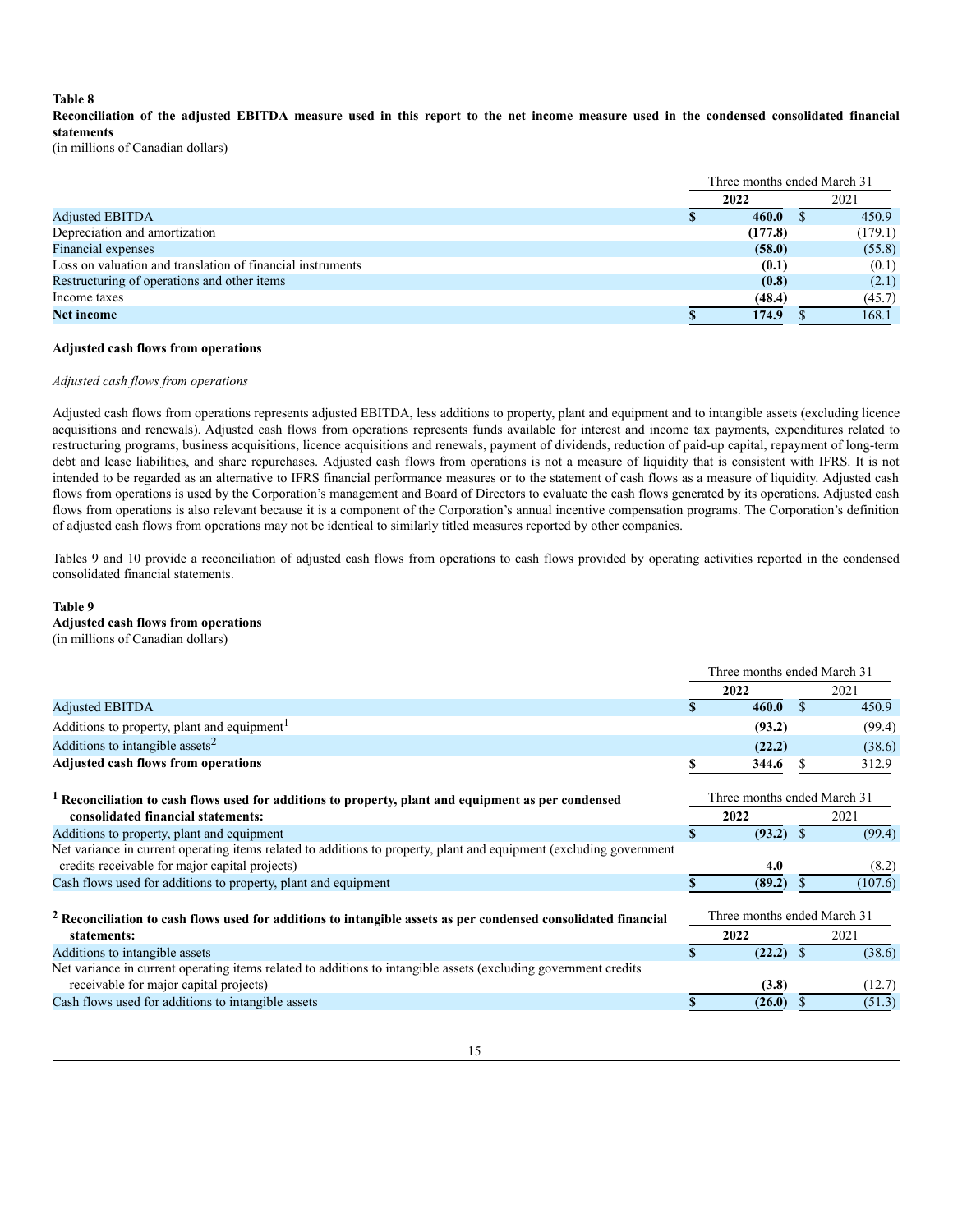# **Table 10**

Adjusted cash flows from operations and cash flows provided by operating activities reported in the condensed consolidated financial statements (in millions of Canadian dollars)

|                                                                     | Three months ended<br>March 31 |        |          |        |  |  |  |
|---------------------------------------------------------------------|--------------------------------|--------|----------|--------|--|--|--|
|                                                                     |                                | 2022   |          | 2021   |  |  |  |
| Adjusted cash flows from operations from Table 9                    | \$                             | 344.6  | <b>S</b> | 312.9  |  |  |  |
| Plus (minus)                                                        |                                |        |          |        |  |  |  |
| Additions to property, plant and equipment                          |                                | 93.2   |          | 99.4   |  |  |  |
| Additions to intangible assets                                      |                                | 22.2   |          | 38.6   |  |  |  |
| <b>Adjusted EBITDA</b>                                              |                                | 460.0  |          | 450.9  |  |  |  |
|                                                                     |                                |        |          |        |  |  |  |
| <u>Plus (minus)</u>                                                 |                                |        |          |        |  |  |  |
| Cash portion of financial expenses                                  |                                | (56.6) |          | (54.2) |  |  |  |
| Cash portion related to restructuring of operations and other items |                                | (0.8)  |          | (1.3)  |  |  |  |
| Current income taxes                                                |                                | (75.3) |          | (62.6) |  |  |  |
| Other                                                               |                                | 1.2    |          | 2.9    |  |  |  |
| Net change in non-cash balances related to operating activities     |                                | (63.6) |          | (53.3) |  |  |  |
| Cash flows provided by operating activities                         |                                | 264.9  |          | 282.4  |  |  |  |

#### **Key performance indicators**

#### **Revenue-generating unit**

The Corporation uses RGU, an industry metric, as a key performance indicator. An RGU represents, as the case may be, subscriptions to the Internet access, television and OTT services, and subscriber connections to the mobile and wireline telephony services. RGU is not a measurement that is consistent with IFRS and the Corporation's definition and calculation of RGU may not be the same as identically titled measurements reported by other companies or published by public authorities.

## **Average monthly revenue per unit**

The Corporation uses ARPU, an industry metric, as a key performance indicator. This indicator is used to measure monthly revenues per average RGU. ARPU is not a measurement that is consistent with IFRS and the Corporation's definition and calculation of ARPU may not be the same as identically titled measurements reported by other companies. The previously used ABPU metric has been abandoned in the first quarter of 2022 and replaced by ARPU, which affords better comparability in view of the Corporation's changing business model related to equipment sales.

Mobile ARPU is calculated by dividing mobile telephony revenues by the average number of mobile RGUs during the applicable period, and then dividing the resulting amount by the number of months in the applicable period.

Total ARPU is calculated by dividing the combined revenues from mobile and wireline telephony, Internet access, television and OTT services by the total average number of RGUs from mobile and wireline telephony, Internet access and television during the applicable period, and then dividing the resulting amount by the number of months in the applicable period.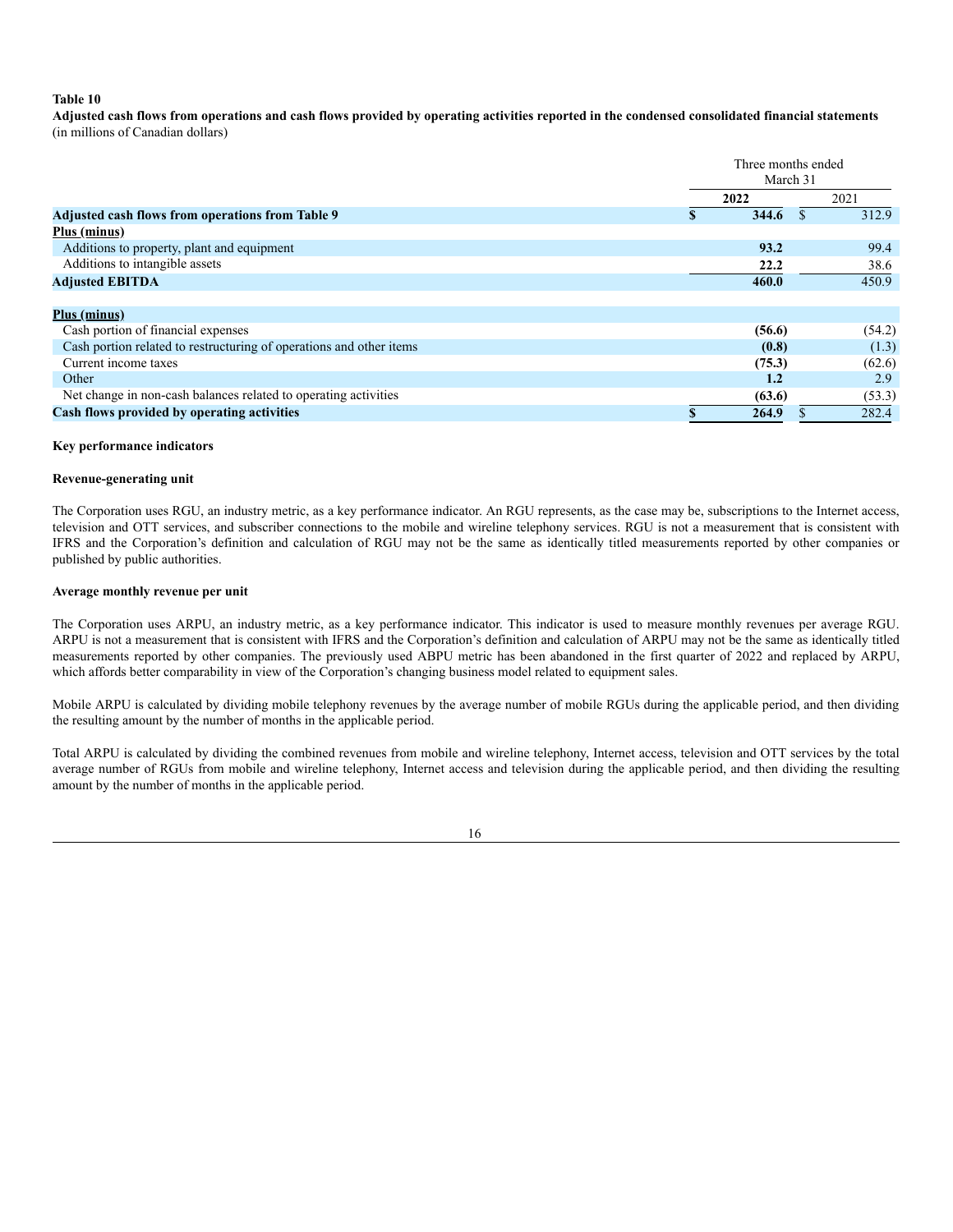## **Table 11 ARPU for the past eight quarters** (in Canadian dollars)

|                   | O1-2022 |       | ገ4. | -2021 | 2021<br>73-    | $O2 - 2021$ | $-202$ | $-2020$<br>אר | 03-2020 | $2 - 2020$ |
|-------------------|---------|-------|-----|-------|----------------|-------------|--------|---------------|---------|------------|
| Mobile ARPU       |         | 38.70 |     | 38.97 | 39.13          | 38.41       | 38.08  | 38.69         | 39.20   | 38.45      |
| <b>Total ARPU</b> |         | 46.40 |     | 7.07  | $\sim$<br>ے ری |             | 46.64  | rv. .         | 6.84    | 46.5       |

#### **Cautionary statement regarding forward-looking statements**

This report contains forward-looking statements with respect to the Corporation's financial condition, results of operations, business, and certain of its plans and objectives. These forward-looking statements are made pursuant to the "Safe Harbor" provisions of the *United States Private Securities Litigation Reform Act* of 1995. These forward-looking statements are based on current expectations, estimates, forecasts and projections about the industries in which the Corporation operates as well as beliefs and assumptions made by its management. Such statements include, in particular, statements about the Corporation's plans, prospects, financial position and business strategies. Words such as "may," "will," "expect," "continue," "intend," "estimate," "anticipate," "plan," "foresee," "believe" or "seek," or the negatives of those terms or variations of them or similar terminology are intended to identify such forward-looking statements. Although the Corporation believes that the expectations reflected in these forward-looking statements are reasonable, these statements, by their nature, involve risks and uncertainties and are not guarantees of future performance. Such statements are also subject to assumptions concerning, among other things: the Corporation's anticipated business strategies; anticipated trends in its business; anticipated reorganizations of any of its businesses, and any related restructuring provisions or impairment charges; and its ability to continue to control costs. The Corporation can give no assurance that these estimates and expectations will prove to have been correct. Actual outcomes and results may, and often do, differ from what is expressed, implied or projected in such forward-looking statements, and such differences may be material. Some important factors that could cause actual results to differ materially from those expressed in these forward-looking statements include, but are not limited to:

- · Videotron's ability to continue successfully developing its network and the facilities that support its mobile services;
- general economic, financial or market conditions and variations in its businesses;
- the intensity of competitive activity in the industries in which Videotron operates;
- new technologies that might change consumer behaviour towards Videotron's product suites;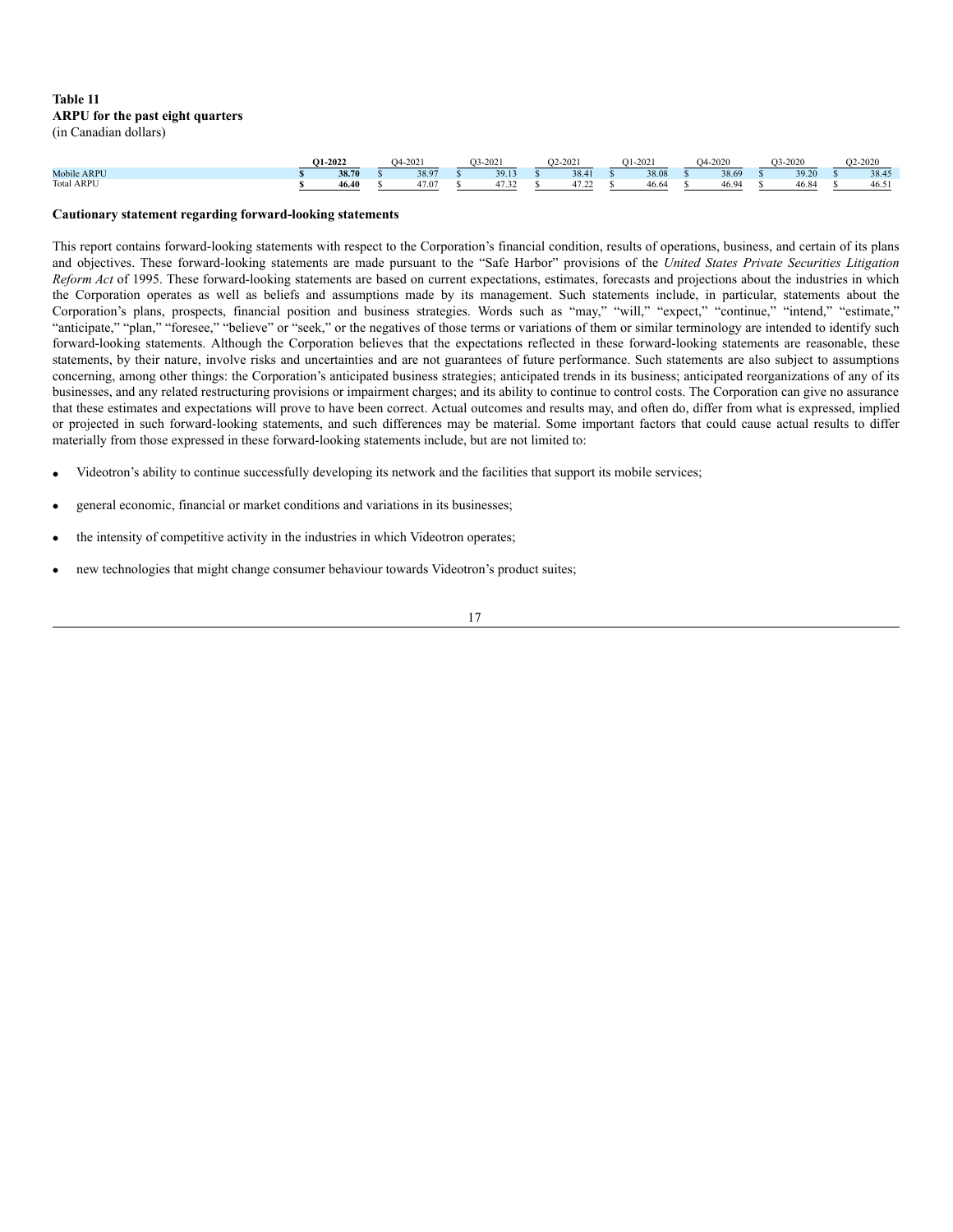- unanticipated higher capital spending required for developing Videotron's network or to address the continued development of competitive alternative technologies, or the inability to obtain additional capital to continue the development of Videotron's businesses;
- · Videotron's ability to implement its business and operating strategies successfully and to manage its growth and expansion;
- disruptions to the network through which Videotron provides its television, Internet access, mobile and wireline telephony and OTT services, and its ability to protect such services against piracy, unauthorized access and other security breaches;
- labour disputes or strikes:
- service interruptions resulting from equipment breakdown, network failure, the threat of natural disaster, epidemics, pandemics and other public health crises, including the COVID-19 pandemic, and political instability in some countries;
- impact of emergency measures implemented by various levels of government;
- changes in Videotron's ability to obtain services and equipment critical to its operations;
- · changes in laws and regulations, or in their interpretations, which could result, among other things, in the loss (or reduction in value) of Videotron's licenses or markets, or in an increase in competition, compliance costs or capital expenditures;
- · Videotron's substantial indebtedness, the tightening of credit markets, and the restrictions on its business imposed by the terms of its debt; and
- interest rate fluctuations that could affect a portion of Videotron's interest payment requirements on long-term debt.

The Corporation cautions investors and others that the above list of cautionary statements is not exhaustive. These and other factors are discussed in further detail in the Annual Report on Form 20-F under "Item 3. Key Information – B. Risk Factors". Each of these forward-looking statements speaks only as of the date of this report. The Corporation disclaims any obligation to update these statements unless applicable securities laws require it to do so. The Corporation advises investors and others to consult any documents it may file with or furnish to the U.S. Securities and Exchange Commission.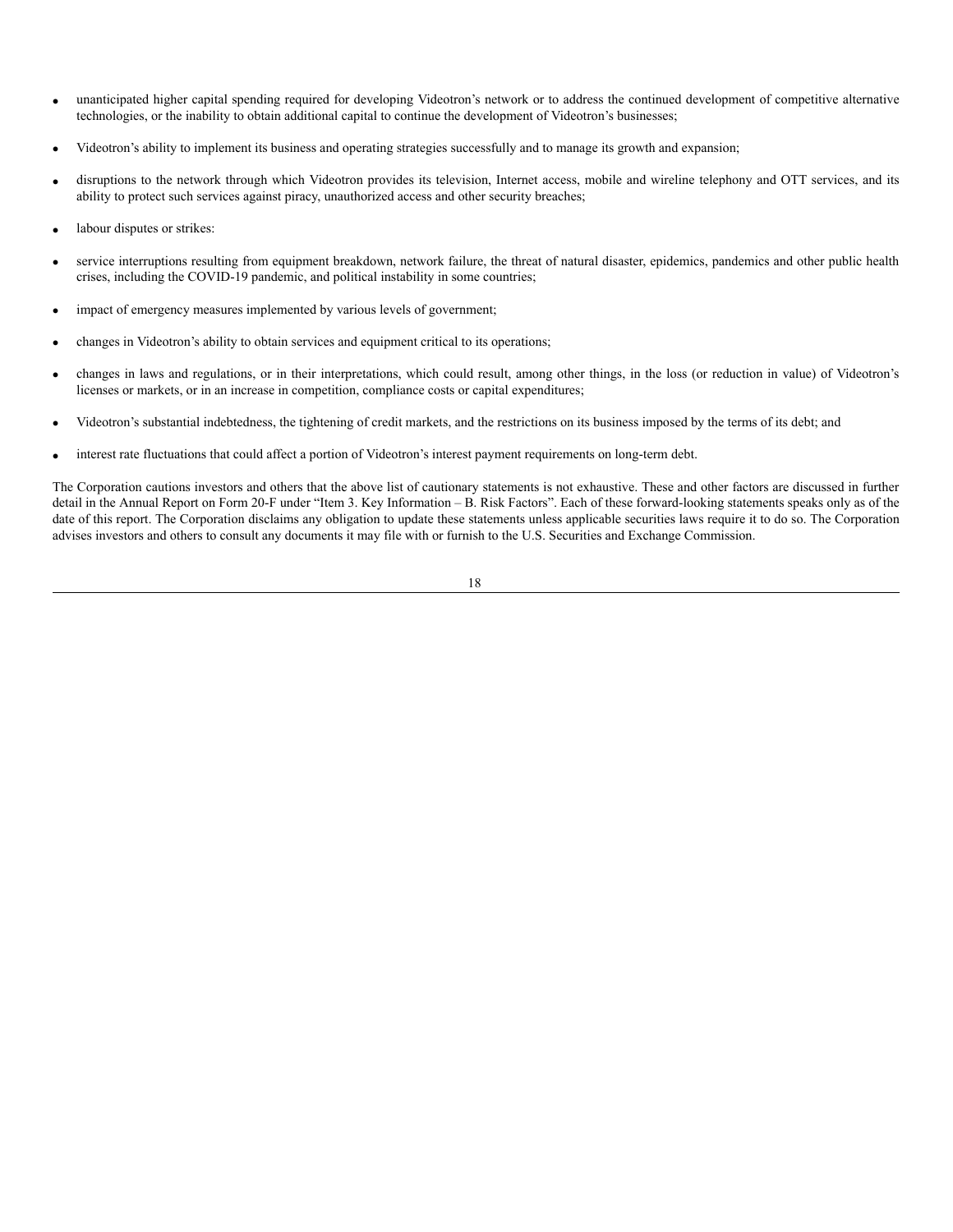Condensed consolidated financial statements of

# **VIDEOTRON LTD.**

Three-month periods ended March 31, 2022 and 2021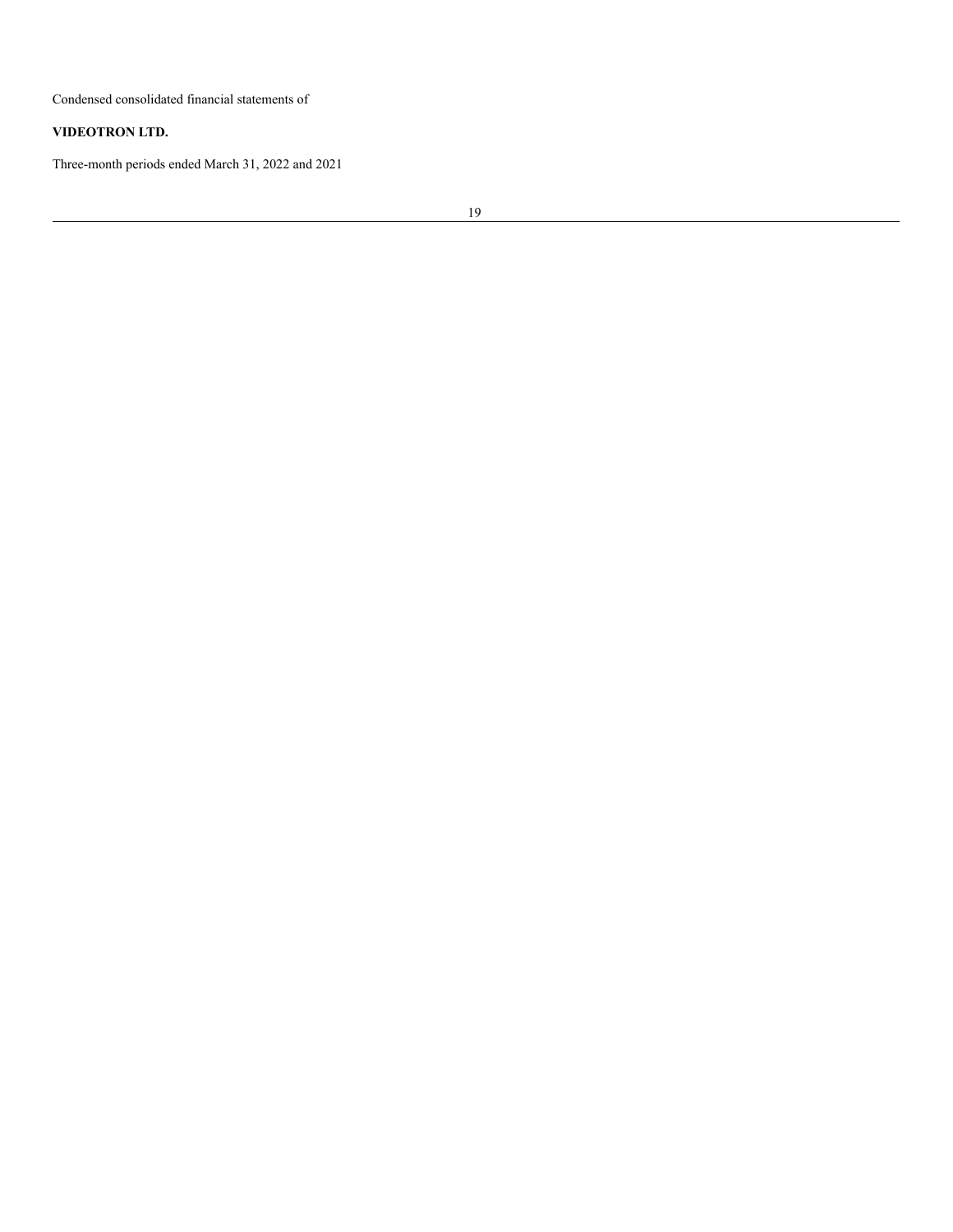# **CONSOLIDATED STATEMENTS OF INCOME**

|                                                            |                | Three months ended |        |               |        |  |  |
|------------------------------------------------------------|----------------|--------------------|--------|---------------|--------|--|--|
| (in millions of Canadian dollars)                          |                | March 31           |        |               |        |  |  |
| (unaudited)                                                | Note           |                    | 2022   |               | 2021   |  |  |
| <b>Revenues</b>                                            |                |                    |        |               |        |  |  |
| Internet                                                   |                | \$                 | 298.6  | <sup>\$</sup> | 296.6  |  |  |
| Television                                                 |                |                    | 197.3  |               | 213.2  |  |  |
| Mobile telephony                                           |                |                    | 187.3  |               | 170.5  |  |  |
| Wireline telephony                                         |                |                    | 75.2   |               | 80.7   |  |  |
| Mobile equipment sales                                     |                |                    | 63.8   |               | 60.5   |  |  |
| Wireline equipment sales                                   |                |                    | 32.3   |               | 46.7   |  |  |
| Other                                                      |                |                    | 48.9   |               | 45.8   |  |  |
|                                                            |                |                    | 903.4  |               | 914.0  |  |  |
|                                                            |                |                    |        |               |        |  |  |
| Employee costs                                             | $\overline{2}$ |                    | 101.3  |               | 104.5  |  |  |
| Purchase of goods and services                             | $\overline{2}$ |                    | 342.1  |               | 358.6  |  |  |
| Depreciation and amortization                              |                |                    | 177.8  |               | 179.1  |  |  |
| Financial expenses                                         | 3              |                    | 58.0   |               | 55.8   |  |  |
| Loss on valuation and translation of financial instruments |                |                    | 0.1    |               | 0.1    |  |  |
| Restructuring of operations and other items                | 4              |                    | 0.8    |               | 2.1    |  |  |
| <b>Income before income taxes</b>                          |                |                    | 223.3  |               | 213.8  |  |  |
|                                                            |                |                    |        |               |        |  |  |
| Income taxes (recovery):<br>Current                        |                |                    | 75.3   |               | 62.6   |  |  |
| Deferred                                                   |                |                    |        |               |        |  |  |
|                                                            |                |                    | (26.9) |               | (16.9) |  |  |
|                                                            |                |                    | 48.4   |               | 45.7   |  |  |
| <b>Net income</b>                                          |                | \$                 | 174.9  | <sup>\$</sup> | 168.1  |  |  |
|                                                            |                |                    |        |               |        |  |  |
| Net income attributable to                                 |                |                    |        |               |        |  |  |
| Shareholder                                                |                | $\mathbf{s}$       | 174.9  | $\mathbf S$   | 168.0  |  |  |
| Non-controlling interests                                  |                |                    |        |               | 0.1    |  |  |
|                                                            |                |                    |        |               |        |  |  |

See accompanying notes to condensed consolidated financial statements.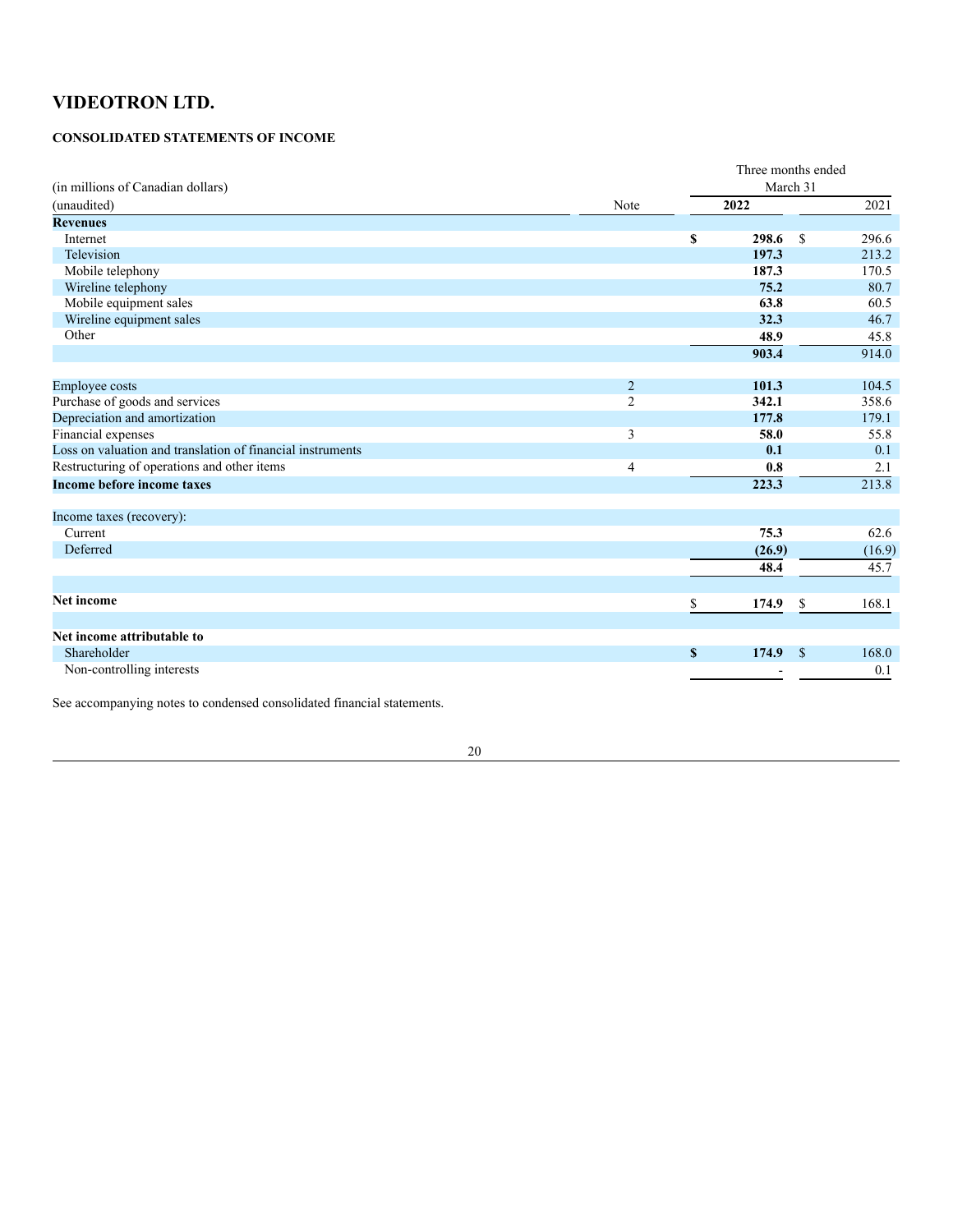# **CONSOLIDATED STATEMENTS OF COMPREHENSIVE INCOME**

|                                                              | Three months ended     |               |        |  |  |  |  |
|--------------------------------------------------------------|------------------------|---------------|--------|--|--|--|--|
| (in millions of Canadian dollars)                            |                        | March 31      |        |  |  |  |  |
| (unaudited)                                                  | 2022                   |               | 2021   |  |  |  |  |
| <b>Net income</b>                                            | 174.9<br><sup>\$</sup> | <sup>\$</sup> | 168.1  |  |  |  |  |
| Other comprehensive income:                                  |                        |               |        |  |  |  |  |
| Items that may be reclassified to income:                    |                        |               |        |  |  |  |  |
| Cash flow hedges:                                            |                        |               |        |  |  |  |  |
| (Loss) gain on valuation of derivative financial instruments | (11.3)                 |               | 0.4    |  |  |  |  |
| Deferred income taxes                                        |                        | 2.4           | 0.9    |  |  |  |  |
|                                                              |                        |               |        |  |  |  |  |
| Items that will not be reclassified to income:               |                        |               |        |  |  |  |  |
| Defined benefit plans:                                       |                        |               |        |  |  |  |  |
| Re-measurement gain                                          | 68.0                   |               | 102.5  |  |  |  |  |
| Deferred income taxes                                        | (18.0)                 |               | (27.2) |  |  |  |  |
|                                                              | 41.1                   |               | 76.6   |  |  |  |  |
|                                                              |                        |               |        |  |  |  |  |
| <b>Comprehensive income</b>                                  | 216.0<br>\$            | -S            | 244.7  |  |  |  |  |
|                                                              |                        |               |        |  |  |  |  |
| Comprehensive income attributable to                         |                        |               |        |  |  |  |  |
| Shareholder                                                  | S<br>216.0             | -S            | 244.6  |  |  |  |  |
| Non-controlling interests                                    |                        |               | 0.1    |  |  |  |  |
|                                                              |                        |               |        |  |  |  |  |

See accompanying notes to condensed consolidated financial statements.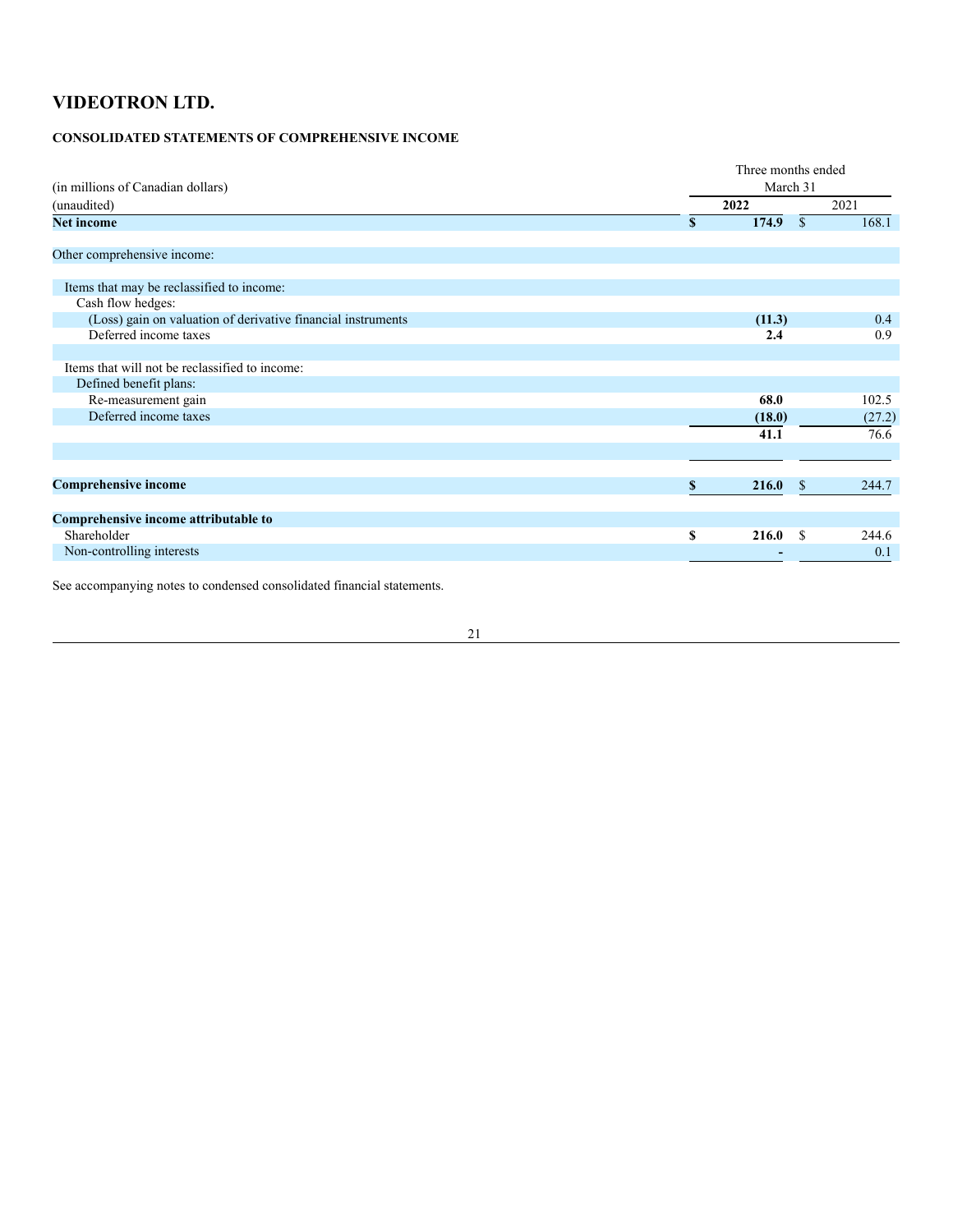# **CONSOLIDATED STATEMENTS OF EQUITY**

(in millions of Canadian dollars) (unaudited)

|                                        | <b>Equity attributable to shareholder</b> |     |              |                                                                      | <b>Equity</b>                                       |               |                 |
|----------------------------------------|-------------------------------------------|-----|--------------|----------------------------------------------------------------------|-----------------------------------------------------|---------------|-----------------|
|                                        | Capital<br>stock<br>(note 7)              |     | Deficit      | Accumulated<br>other com-<br>prehensive<br>(loss) income<br>(note 9) | attributable<br>to non-<br>controlling<br>interests |               | Total<br>equity |
| <b>Balance as of December 31, 2020</b> | \$<br>1,015.6                             | \$. | $(721.8)$ \$ | $(105.7)$ \$                                                         | 0.4                                                 | <sup>\$</sup> | 188.5           |
| Net income                             |                                           |     | 168.0        |                                                                      | 0.1                                                 |               | 168.1           |
| Other comprehensive income             |                                           |     |              | 76.6                                                                 | $\overline{\phantom{a}}$                            |               | 76.6            |
| Reduction of paid-up capital           | (150.0)                                   |     |              |                                                                      |                                                     |               | (150.0)         |
| <b>Dividends</b>                       |                                           |     |              |                                                                      | (0.1)                                               |               | (0.1)           |
| Balance as of March 31, 2021           | 865.6                                     |     | (553.8)      | (29.1)                                                               | 0.4                                                 |               | 283.1           |
| Net income                             |                                           |     | 525.3        |                                                                      |                                                     |               | 525.3           |
| Other comprehensive income             |                                           |     |              | 8.3                                                                  |                                                     |               | 8.3             |
| Reduction of paid-up capital           | (570.0)                                   |     | ۰            |                                                                      |                                                     |               | (570.0)         |
| Dividends                              |                                           |     | (585.0)      |                                                                      |                                                     |               | (585.0)         |
| <b>Balance as of December 31, 2021</b> | 295.6                                     |     | (613.5)      | (20.8)                                                               | 0.4                                                 |               | (338.3)         |
| Net income                             |                                           |     | 174.9        |                                                                      | $\overline{\phantom{0}}$                            |               | 174.9           |
| Other comprehensive income             |                                           |     |              | 41.1                                                                 |                                                     |               | 41.1            |
| Dividends                              |                                           |     | (25.0)       |                                                                      | (0.2)                                               |               | (25.2)          |
| <b>Balance as of March 31, 2022</b>    | 295.6                                     | \$  | (463.6)      | 20.3<br>\$                                                           | 0.2                                                 | S             | (147.5)         |

See accompanying notes to condensed consolidated financial statements.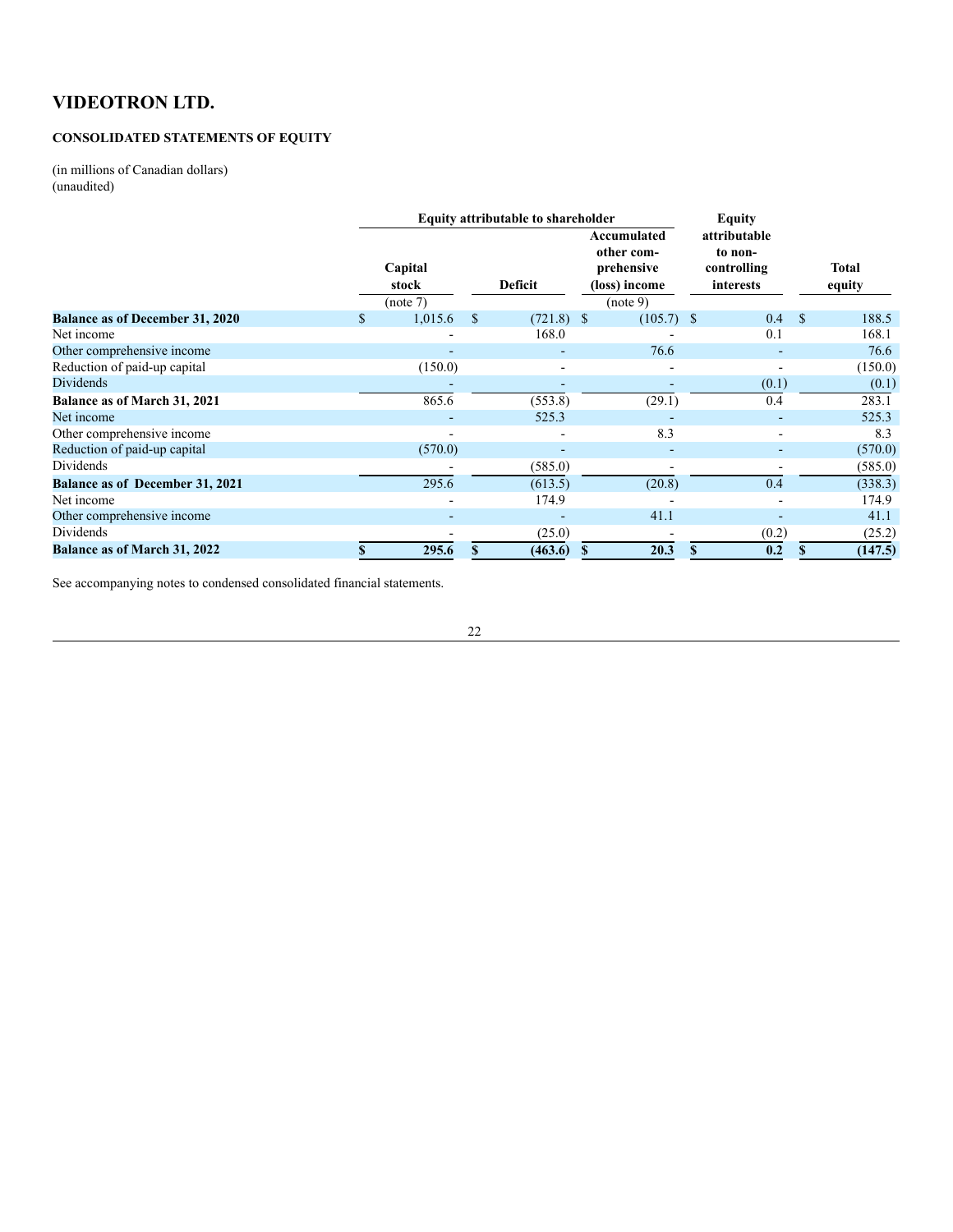# **CONSOLIDATED STATEMENTS OF CASH FLOWS**

|                                                                 |                | Three months ended |                  |                 |         |  |  |
|-----------------------------------------------------------------|----------------|--------------------|------------------|-----------------|---------|--|--|
| (in millions of Canadian dollars)                               |                |                    | March 31         |                 |         |  |  |
| (unaudited)                                                     | Note           |                    | 2022             |                 | 2021    |  |  |
| Cash flows related to operating activities                      |                |                    |                  |                 |         |  |  |
| Net income                                                      |                | \$                 | 174.9            | S               | 168.1   |  |  |
| Adjustments for:                                                |                |                    |                  |                 |         |  |  |
| Depreciation of property, plant and equipment                   |                |                    | 131.1            |                 | 137.2   |  |  |
| Amortization of intangible assets                               |                |                    | 36.7             |                 | 32.4    |  |  |
| Depreciation of right-of-use assets                             |                |                    | 10.0             |                 | 9.5     |  |  |
| Loss on valuation and translation of financial instruments      |                |                    | 0.1              |                 | 0.1     |  |  |
| Impairment of assets                                            | 4              |                    |                  |                 | 0.8     |  |  |
| Amortization of financing costs                                 | $\overline{3}$ |                    | 1.4              |                 | 1.6     |  |  |
| Deferred income taxes                                           |                |                    | (26.9)           |                 | (16.9)  |  |  |
| Other                                                           |                |                    | 1.2              |                 | 2.9     |  |  |
|                                                                 |                |                    | 328.5            |                 | 335.7   |  |  |
| Net change in non-cash balances related to operating activities |                |                    | (63.6)           |                 | (53.3)  |  |  |
| Cash flows provided by operating activities                     |                |                    | 264.9            |                 | 282.4   |  |  |
|                                                                 |                |                    |                  |                 |         |  |  |
| Cash flows related to investing activities                      |                |                    |                  |                 |         |  |  |
| Additions to property, plant and equipment                      | 5              |                    | (89.2)           |                 | (107.6) |  |  |
| Additions to intangible assets                                  |                |                    | (26.0)           |                 | (51.3)  |  |  |
| Proceeds from disposal of assets                                |                |                    | 1.4              |                 |         |  |  |
| Other                                                           |                |                    | (0.1)            |                 |         |  |  |
| Cash flows used in investing activities                         |                |                    | (113.9)          |                 | (158.9) |  |  |
|                                                                 |                |                    |                  |                 |         |  |  |
| Cash flows related to financing activities                      |                |                    |                  |                 |         |  |  |
| Net change in bank indebtedness                                 |                |                    | 23.6             |                 |         |  |  |
| Net change under revolving facility                             |                |                    | (149.0)          |                 |         |  |  |
| Issuance of long-term debt, net of financing costs              |                |                    |                  |                 | 644.0   |  |  |
| Repayment of lease liabilities                                  |                |                    | (10.0)           |                 | (9.3)   |  |  |
| Reduction of paid-up capital                                    |                |                    |                  |                 | (150.0) |  |  |
| Dividends                                                       |                |                    | (25.0)           |                 |         |  |  |
| Dividends paid to non-controlling interests                     |                |                    | (0.2)            |                 | (0.1)   |  |  |
| Cash flows (used in) provided by financing activities           |                |                    | (160.6)          |                 | 484.6   |  |  |
|                                                                 |                |                    |                  |                 |         |  |  |
| Net change in cash and cash equivalents                         |                |                    | (9.6)            |                 | 608.1   |  |  |
|                                                                 |                |                    |                  |                 |         |  |  |
| Cash and cash equivalents at beginning of period                |                |                    | 10.5             |                 | 74.0    |  |  |
|                                                                 |                |                    |                  |                 |         |  |  |
| Cash and cash equivalents at end of period                      |                | \$                 | 0.9              | \$              | 682.1   |  |  |
|                                                                 |                |                    |                  |                 |         |  |  |
| Cash and cash equivalents consist of                            |                |                    |                  |                 |         |  |  |
| Cash                                                            |                | \$                 | $0.8\,$          | $\mathbb S$     | 681.8   |  |  |
| Cash equivalents                                                |                |                    | 0.1              |                 | 0.3     |  |  |
|                                                                 |                | \$                 | $\overline{0.9}$ | $\overline{\$}$ | 682.1   |  |  |
|                                                                 |                |                    |                  |                 |         |  |  |
| Interest and taxes reflected as operating activities            |                |                    |                  |                 |         |  |  |
| Cash interest payments                                          |                | \$                 | 24.6             | $\mathbb{S}$    | 37.3    |  |  |
| Cash income tax payments (net of refunds)                       |                |                    | 94.0             |                 | 99.5    |  |  |
|                                                                 |                |                    |                  |                 |         |  |  |

See accompanying notes to condensed consolidated financial statements.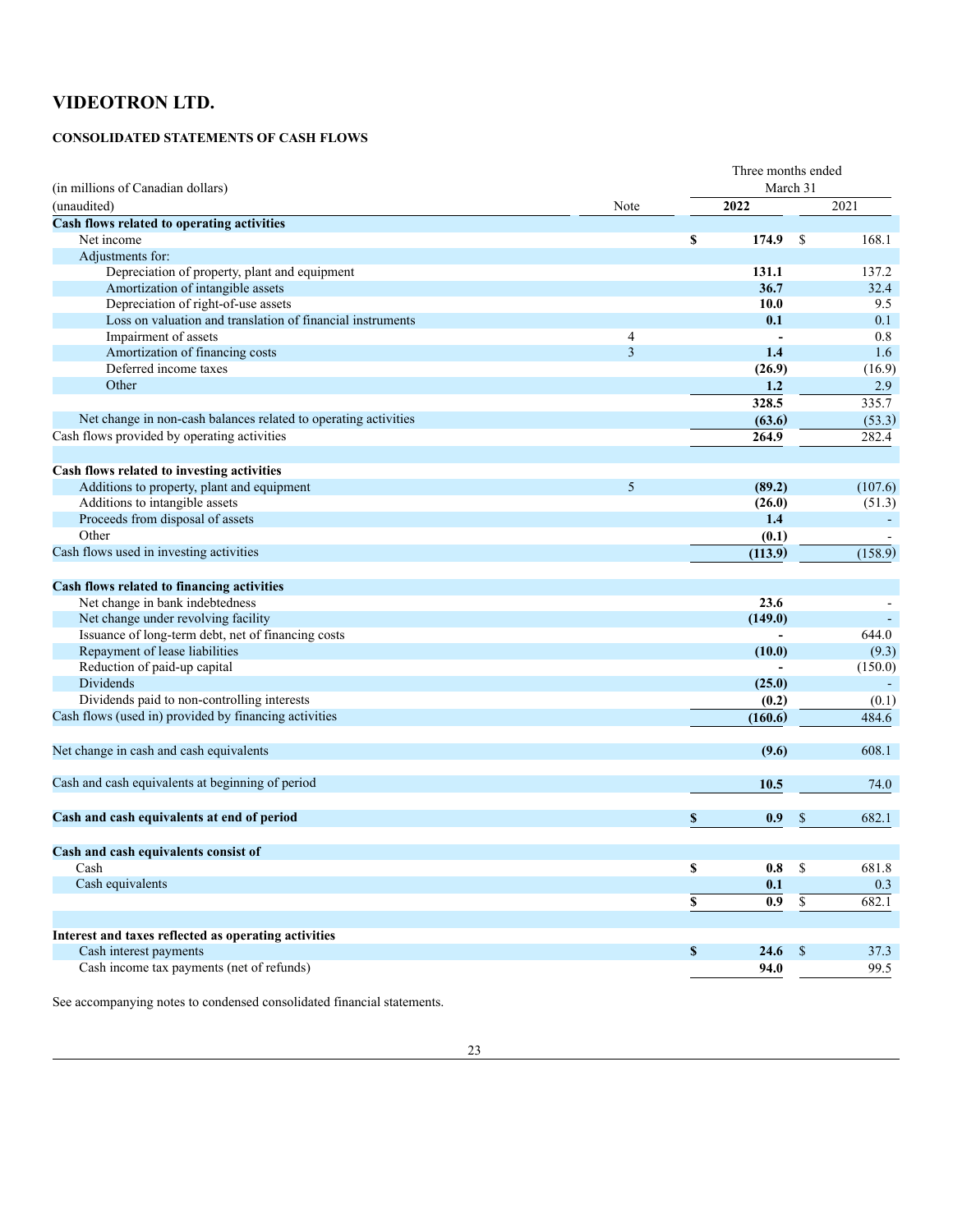# **CONSOLIDATED BALANCE SHEETS**

| (in millions of Canadian dollars)                     | March 31 |             |               |              | December 31        |  |
|-------------------------------------------------------|----------|-------------|---------------|--------------|--------------------|--|
| (unaudited)                                           | Note     | 2022        |               |              | 2021               |  |
| <b>Assets</b>                                         |          |             |               |              |                    |  |
| <b>Current assets</b>                                 |          |             |               |              |                    |  |
| Cash and cash equivalents                             |          | \$          | 0.9           | \$           | 10.5               |  |
| Restricted cash                                       | 5        |             | 130.7         |              | 162.4              |  |
| Accounts receivable                                   |          |             | 501.6         |              | 530.4              |  |
| Contract assets                                       |          |             | 103.9         |              | 129.4              |  |
| Amounts receivable from affiliated corporations       |          |             | 53.1          |              | 17.8               |  |
| Inventories                                           |          |             | 224.8         |              | 153.4              |  |
| Other current assets                                  |          |             | 118.3         |              | 116.0              |  |
|                                                       |          |             | 1,133.3       |              | 1,119.9            |  |
|                                                       |          |             |               |              |                    |  |
| <b>Non-current assets</b>                             |          |             |               |              |                    |  |
| Property, plant and equipment                         |          |             | 2,720.7       |              | 2,761.6            |  |
| Intangible assets                                     |          |             | 2,197.4       |              | 2,212.0            |  |
| Right-of-use assets                                   |          |             | 122.1         |              | 122.9              |  |
| Goodwill                                              |          |             | 542.6         |              | 542.6              |  |
| Derivative financial instruments                      |          |             | 111.5         |              | 140.5              |  |
| Investments                                           |          |             | 1,595.0       |              | 1,595.0            |  |
| Promissory note to the parent corporation             |          |             | 160.0         |              | 160.0              |  |
| Other assets                                          |          |             | 260.5         |              | 251.3              |  |
|                                                       |          |             | 7,709.8       |              | 7,785.9            |  |
| <b>Total assets</b>                                   |          | \$          | 8,843.1       | \$           | 8,905.8            |  |
|                                                       |          |             |               |              |                    |  |
| <b>Liabilities and equity</b>                         |          |             |               |              |                    |  |
|                                                       |          |             |               |              |                    |  |
| <b>Current liabilities</b>                            |          |             |               |              |                    |  |
| <b>Bank</b> indebtedness                              |          | \$          | 23.6          | $\mathbb{S}$ |                    |  |
| Accounts payable, accrued charges and provisions      |          |             | 572.1         |              | 568.4              |  |
| Amounts payable to affiliated corporations            |          |             | 128.7         |              | 89.2               |  |
| Deferred revenue                                      |          |             | 251.0         |              | 284.9              |  |
| Deferred subsidies                                    | 5        |             | 130.7         |              | 162.4              |  |
| Income taxes                                          |          |             | 17.1          |              | 36.0               |  |
| Current portion of lease liabilities                  |          |             | 35.6          |              | 35.0               |  |
|                                                       |          |             | 1,158.8       |              | 1,175.9            |  |
|                                                       |          |             |               |              |                    |  |
| <b>Non-current liabilities</b>                        |          |             |               |              |                    |  |
|                                                       | 6        |             |               |              |                    |  |
| Long-term debt                                        |          |             | 5,202.6       |              | 5,380.1<br>1,595.0 |  |
| Subordinated loan from parent corporation             |          |             | 1,595.0       |              |                    |  |
| Lease liabilities<br>Derivative financial instruments |          |             | 117.4<br>35.4 |              | 118.8              |  |
|                                                       |          |             |               |              | 23.3               |  |
| Deferred income taxes<br>Other liabilities            |          |             | 751.4         |              | 762.7              |  |
|                                                       |          |             | 130.0         |              | 188.3              |  |
|                                                       |          |             | 7,831.8       |              | 8,068.2            |  |
|                                                       |          |             |               |              |                    |  |
| <b>Equity</b>                                         |          |             |               |              |                    |  |
| Capital stock                                         | 7        |             | 295.6         |              | 295.6              |  |
| Deficit                                               |          |             | (463.6)       |              | (613.5)            |  |
| Accumulated other comprehensive income (loss)         | 9        |             | 20.3          |              | (20.8)             |  |
| Equity attributable to the shareholder                |          |             | (147.7)       |              | (338.7)            |  |
| Non-controlling interests                             |          |             | 0.2           |              | 0.4                |  |
|                                                       |          |             | (147.5)       |              | (338.3)            |  |
|                                                       |          |             |               |              |                    |  |
| <b>Total liabilities and equity</b>                   |          | $\mathbb S$ | 8,843.1       | $\mathbb{S}$ | 8,905.8            |  |

See accompanying notes to condensed consolidated financial statements.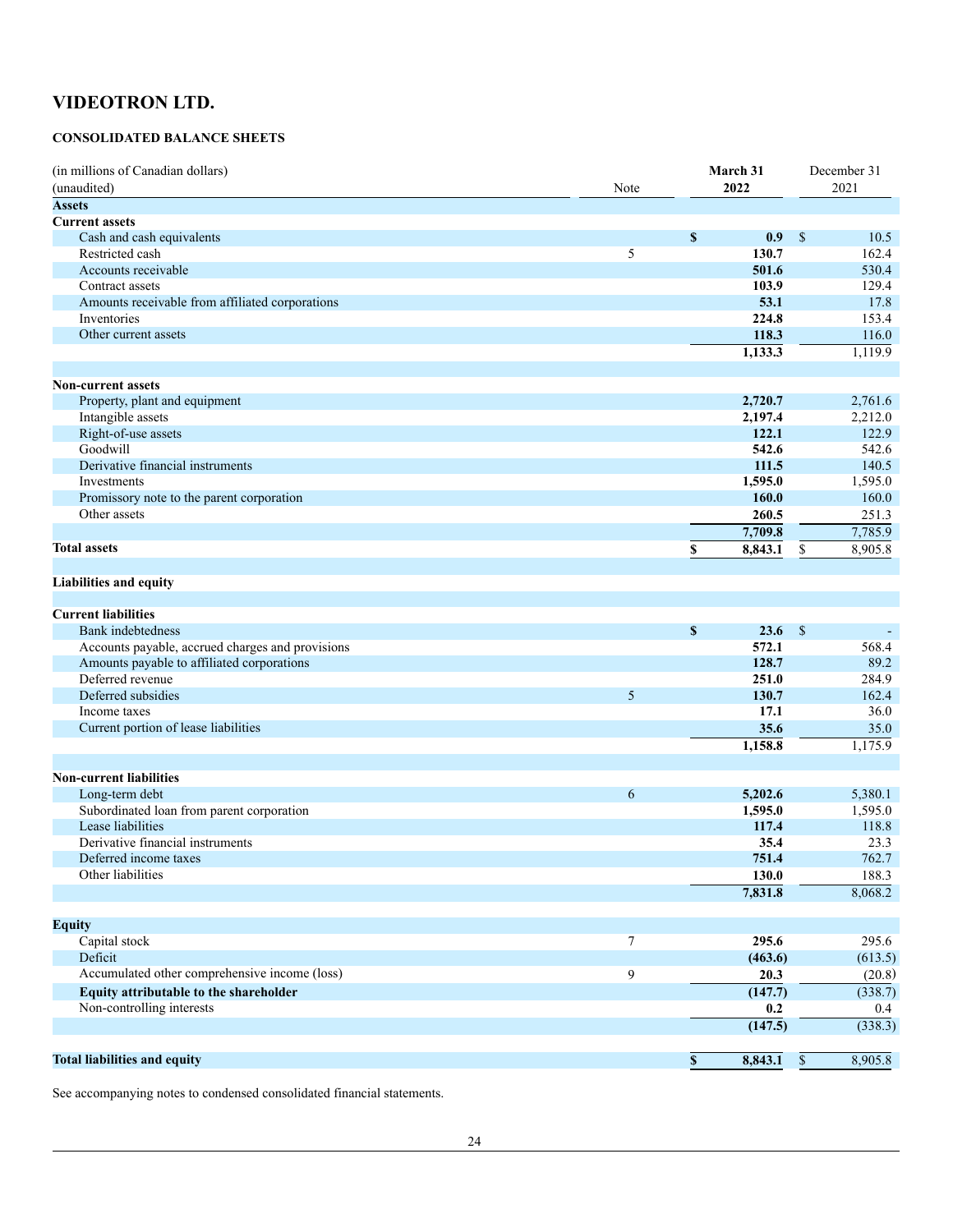# **VIDEOTRON LTD.** NOTES TO CONDENSED CONSOLIDATED FINANCIAL STATEMENTS

For the three-month periods ended March 31, 2022 and 2021 (tabular amounts in millions of Canadian dollars, except for option data) (unaudited)

Videotron Ltd. ("Videotron" or the "Corporation") is incorporated under the laws of Québec. The Corporation is a wholly owned subsidiary of Quebecor Media Inc. ("Quebecor Media" or the "parent corporation") and the ultimate parent corporation is Quebecor Inc. ("Quebecor"). Unless the context otherwise requires, Videotron or the Corporation refer to Videotron Ltd. and its subsidiaries. The Corporation's head office and registered office is located at 612 Saint-Jacques Street, Montreal, Québec, Canada.

The Corporation offers Internet access, television distribution, mobile and wireline telephony, business solutions and over-the-top video services in Canada.

# **1. BASIS OF PRESENTATION**

These consolidated financial statements have been prepared in accordance with International Financial Reporting Standards ("IFRS") as issued by the International Accounting Standards Board (IASB), except that they do not include all disclosures required under IFRS for annual consolidated financial statements. In particular, these consolidated financial statements were prepared in accordance with IAS 34, *Interim Financial Reporting*, and accordingly, they are condensed consolidated financial statements. These condensed consolidated financial statements should be read in conjunction with the Corporation's 2021 annual consolidated financial statements, which contain a description of the accounting policies used in the preparation of these condensed consolidated financial statements.

These condensed consolidated financial statements were approved for issue by the Board of Directors of Videotron on May 11, 2022.

Comparative figures for the previous period have been restated to conform to the presentation adopted for the three-month period ended March 31, 2022.

# **2. EMPLOYEE COSTS AND PURCHASE OF GOODS AND SERVICES**

|                                                                                           | Three months ended March 31 |  |        |  |
|-------------------------------------------------------------------------------------------|-----------------------------|--|--------|--|
|                                                                                           | 2022                        |  | 2021   |  |
| Employee costs                                                                            | 140.1                       |  | 151.4  |  |
| Less employee costs capitalized to property, plant and equipment and to intangible assets | (38.8)                      |  | (46.9) |  |
|                                                                                           | 101.3                       |  | 104.5  |  |
| Purchase of goods and services:                                                           |                             |  |        |  |
| Royalties and rights                                                                      | 105.0                       |  | 101.1  |  |
| Cost of products sold                                                                     | 105.3                       |  | 112.6  |  |
| Subcontracting costs                                                                      | 28.5                        |  | 43.2   |  |
| Marketing and distribution expenses                                                       | 12.8                        |  | 14.0   |  |
| Other                                                                                     | 90.5                        |  | 87.7   |  |
|                                                                                           | 342.1                       |  | 358.6  |  |
|                                                                                           | 443.4                       |  | 463.1  |  |

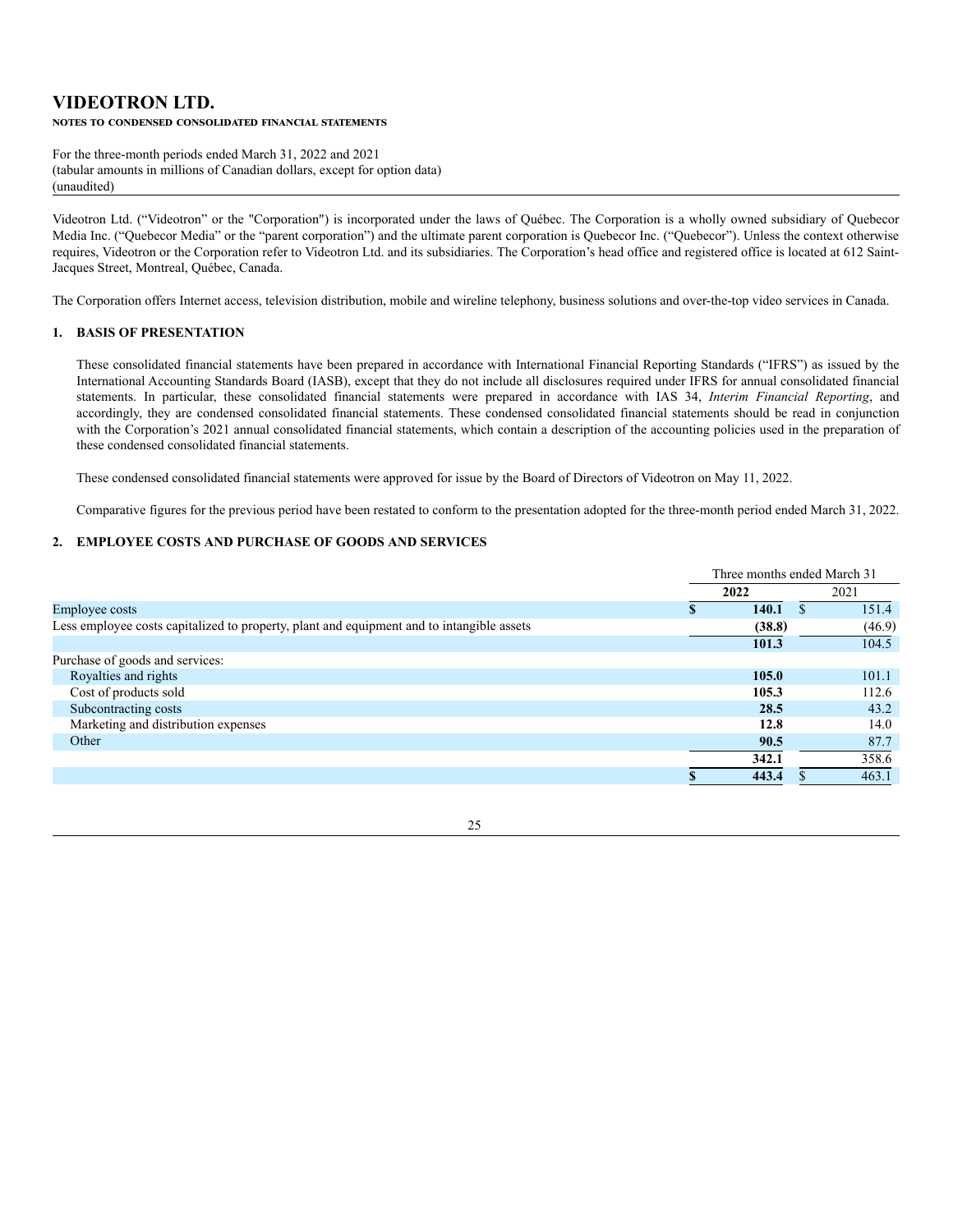**NOTES TO CONDENSED CONSOLIDATED FINANCIAL STATEMENTS (continued)** 

For the three-month periods ended March 31, 2022 and 2021 (tabular amounts in millions of Canadian dollars, except for option data) (unaudited)

# **3. FINANCIAL EXPENSES**

|                                                                   |   | Three months ended March 31 |        |  |  |
|-------------------------------------------------------------------|---|-----------------------------|--------|--|--|
|                                                                   |   | 2022                        | 2021   |  |  |
| Third parties:                                                    |   |                             |        |  |  |
| Interest on long-term debt                                        | S | 57.9<br>-S                  | 54.5   |  |  |
| Amortization of financing costs                                   |   | 1.4                         | 1.6    |  |  |
| Interest on lease liabilities                                     |   | 1.3                         | 1.4    |  |  |
| Interest on net defined benefit liability                         |   | 0.8                         | 1.3    |  |  |
| Gain on foreign currency translation on short-term monetary items |   | (1.4)                       | (1.3)  |  |  |
| Other                                                             |   | (0.1)                       | 0.2    |  |  |
|                                                                   |   | 59.9                        | 57.7   |  |  |
| Affiliated corporations:                                          |   |                             |        |  |  |
| Interest expense                                                  |   | 37.4                        | 37.4   |  |  |
| Dividend income                                                   |   | (37.8)                      | (37.8) |  |  |
| Interest on lease liabilities                                     |   | 0.4                         | 0.4    |  |  |
| Interest income                                                   |   | (1.9)                       | (1.9)  |  |  |
|                                                                   |   | (1.9)                       | (1.9)  |  |  |
|                                                                   |   | 58.0                        | 55.8   |  |  |
|                                                                   |   |                             |        |  |  |

# **4. RESTRUCTURING OF OPERATIONS AND OTHER ITEMS**

During the first quarter of 2022, a charge of \$0.8 million was recorded mainly in connection with cost reduction initiatives (\$1.3 million in 2021). During the first quarter of 2021, an asset impairment charge of \$0.8 million was also recorded.

## **5. RESTRICTED CASH AND DEFERRED SUBSIDIES**

On March 22, 2021, Videotron and the Québec government, jointly with the Canadian government, signed agreements to support the achievement of the government's targets for the roll-out of high-speed Internet services in various regions of Québec. Under these agreements, Videotron will extend its high-speed Internet network to connect approximately 37,000 additional households and the government has committed to provide financial assistance in the amount of approximately \$258.0 million, which will be fully invested in Videotron's network extension. In accordance with the terms of the agreements, an amount of \$216.2 million received in advance from the government in March 2021 was classified as restricted cash (balance of \$130.7 million as of March 31, 2022) with a corresponding amount recorded as deferred subsidies on the consolidated balance sheets. During the first quarter of 2022, \$31.7 million of these deferred subsidies were recognized as a reduction of additions to property, plant and equipment upon the realization of the required investments (\$5.5 million in the comparative quarter of 2021).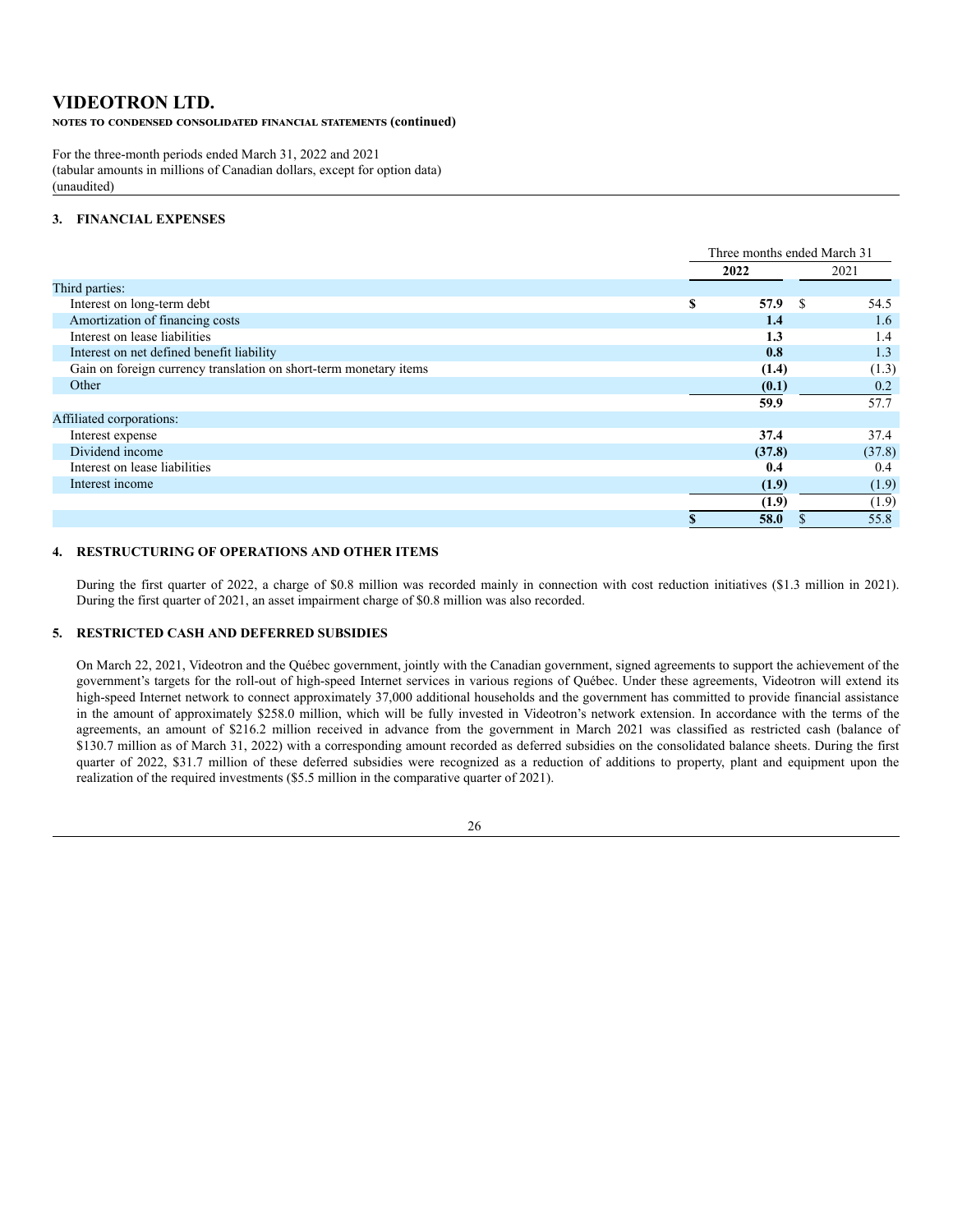### NOTES TO CONDENSED CONSOLIDATED FINANCIAL STATEMENTS (continued)

For the three-month periods ended March 31, 2022 and 2021 (tabular amounts in millions of Canadian dollars, except for option data) (unaudited)

# **6. LONG-TERM DEBT**

Components of long-term debt are as follows:

|                                                           | March 31. | December 31, |         |
|-----------------------------------------------------------|-----------|--------------|---------|
|                                                           | 2022      | 2021         |         |
| Total long-term debt                                      | 5.236.7   |              | 5.408.2 |
| Change in fair value related to hedged interest rate risk | 0.9       |              | 8.3     |
| Financing costs, net of amortization                      | (35.0)    |              | (36.4)  |
|                                                           | 5,202.6   |              | 5,380.1 |

As of March 31, 2022, the carrying value of long-term debt denominated in U.S. dollars, excluding financing costs, was \$2,126.8 million (\$2,156.6 million as of December 31, 2021) while the net fair value of related hedging derivative instruments was in an asset position of \$78.1 million (\$116.3 million as of December 31, 2021).

## **7. CAPITAL STOCK**

## **(a) Authorized capital stock**

An unlimited number of common shares, without par value, voting and participating.

An unlimited number of preferred shares, Series B, Series C, Series D, Series E, Series F, and Series H, without par value, ranking prior to the common shares with regards to payment of dividends and repayment of capital, non-voting, non-participating, a fixed monthly non-cumulative dividend of 1%, retractable and redeemable.

An unlimited number of preferred shares, Series G, ranking prior to all other shares with regards to payment of dividends and repayment of capital, non-voting, non-participating carrying the rights and restrictions attached to the class as well as a fixed annual cumulative preferred dividend of 11.25%, retractable and redeemable.

## **(b) Issued and outstanding capital stock**

|                                                    | <b>Common Shares</b> |               |
|----------------------------------------------------|----------------------|---------------|
|                                                    | Number               | <b>Amount</b> |
| Balance as of December 31, 2021 and March 31, 2022 | 10,718,327           | 295.6         |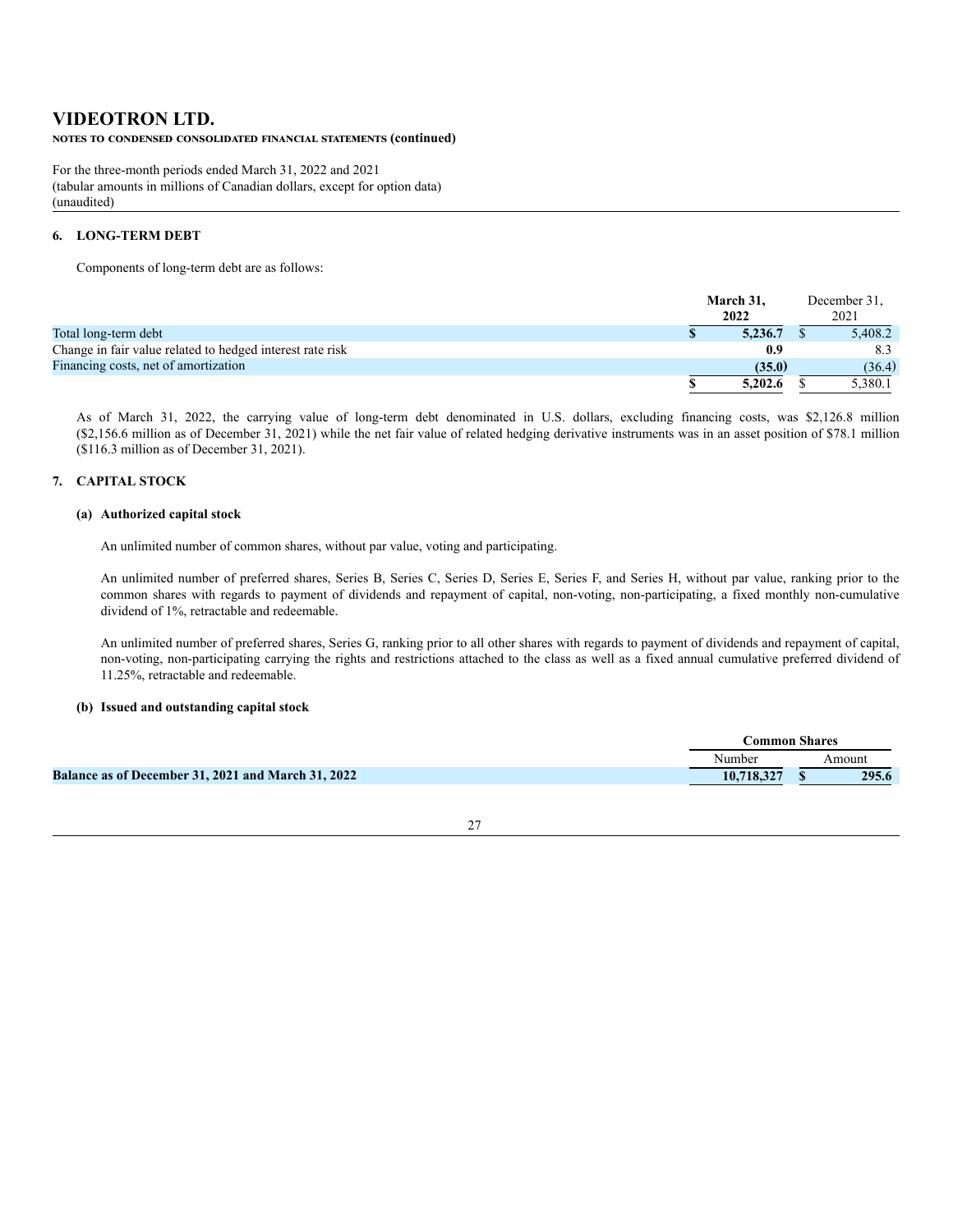**NOTES TO CONDENSED CONSOLIDATED FINANCIAL STATEMENTS (continued)** 

For the three-month periods ended March 31, 2022 and 2021 (tabular amounts in millions of Canadian dollars, except for option data) (unaudited)

# **8. STOCK-BASED COMPENSATION PLANS**

The following table provides details of changes to outstanding options in the stock-based compensation plan of Quebecor in which management of the Corporation participates, for the three-month period ended March 31, 2022:

|                                     | <b>Outstanding options</b> |   |                                       |  |  |
|-------------------------------------|----------------------------|---|---------------------------------------|--|--|
|                                     | Number                     |   | Weighted<br>average exercise<br>price |  |  |
| Quebecor Inc.                       |                            |   |                                       |  |  |
| As of December 31, 2021             | 543,934                    | S | 30.58                                 |  |  |
| Exercised                           | (6,666)                    |   | 26.52                                 |  |  |
| Cancelled                           | (53, 334)                  |   | 30.92                                 |  |  |
| <b>As of March 31, 2022</b>         | 483,934                    |   | 30.59                                 |  |  |
| Vested options as of March 31, 2022 | 45,198                     |   | 26.52                                 |  |  |

For the three-month period ended March 31, 2022, a charge of \$0.4 million was recorded related to stock-based compensation plans (\$0.7 million in 2021).

# **9. ACCUMULATED OTHER COMPREHENSIVE (LOSS) INCOME ATTRIBUTABLE TO SHAREHOLDER**

|                                     | <b>Cash flow</b> |                     |                            |              |  |  | <b>Defined</b> |  |
|-------------------------------------|------------------|---------------------|----------------------------|--------------|--|--|----------------|--|
|                                     |                  | hedges <sup>1</sup> | benefit plans <sup>2</sup> | <b>Total</b> |  |  |                |  |
| Balance as of December 31, 2020     |                  | 20.8                | (126.5)                    | (105.7)      |  |  |                |  |
| Other comprehensive income          |                  |                     | 75.3                       | 76.6         |  |  |                |  |
| Balance as of March 31, 2021        |                  | 22.1                | (51.2)                     | (29.1)       |  |  |                |  |
| Other comprehensive income          |                  | 4.3                 | 4.0                        | 8.3          |  |  |                |  |
| Balance as of December 31, 2021     |                  | 26.4                | (47.2)                     | (20.8)       |  |  |                |  |
| Other comprehensive (loss) income   |                  | (8.9)               | 50.0                       | 41.1         |  |  |                |  |
| <b>Balance as of March 31, 2022</b> |                  | 17.5                | 2.8                        | 20.3         |  |  |                |  |

1 No significant amount is expected to be reclassified in income over the next 12 months in connection with derivatives designated as cash flow hedges. The balance is expected to reverse over a 7 1/4-year period.

2 The re-measurement gain in the consolidated statement of comprehensive income for the three-month period ended March 31, 2022 is mainly due to an increase in the discount rate since December 31, 2021.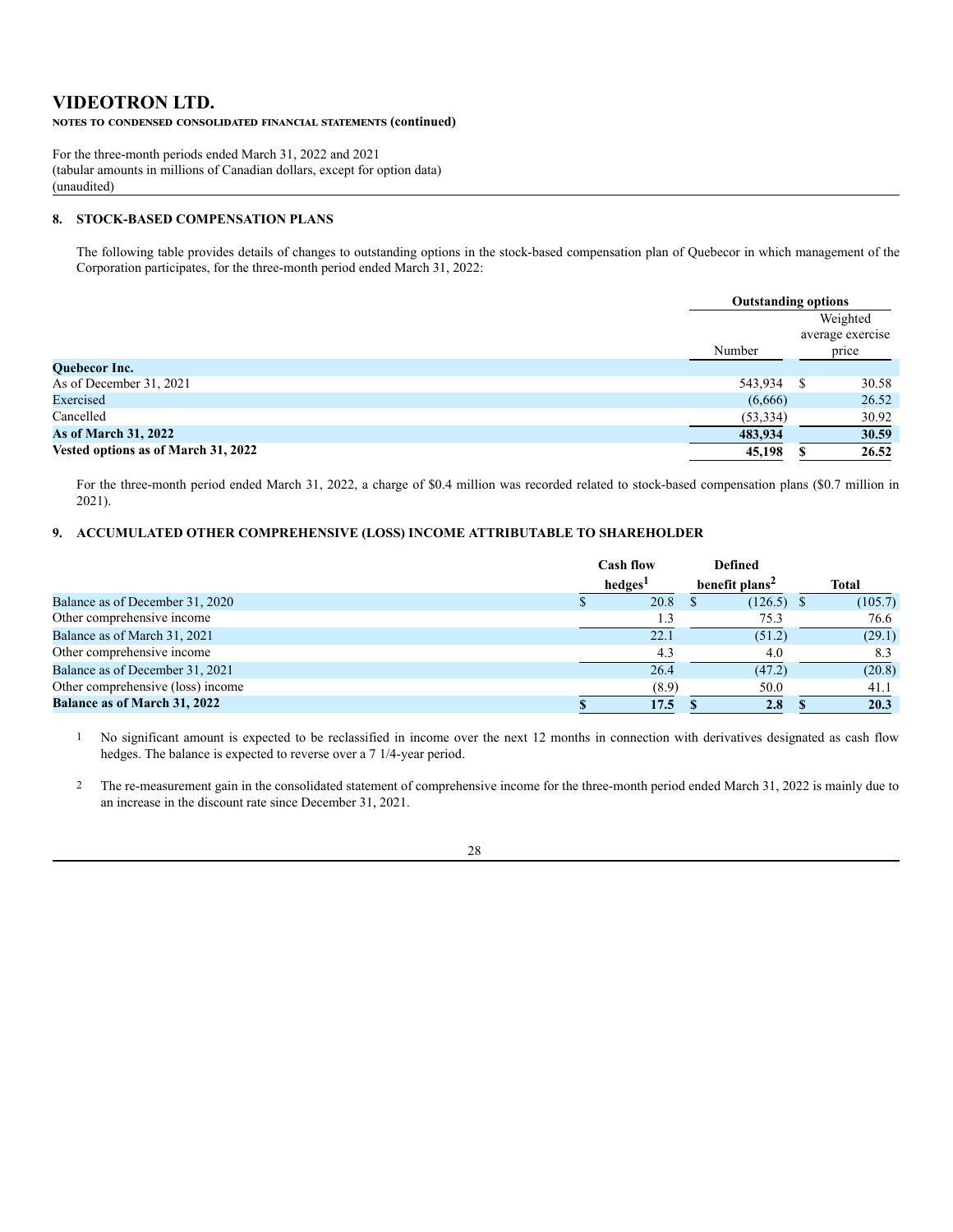# **VIDEOTRON LTD. NOTES TO CONDENSED CONSOLIDATED FINANCIAL STATEMENTS (continued)**

For the three-month periods ended March 31, 2022 and 2021 (tabular amounts in millions of Canadian dollars, except for option data) (unaudited)

# **10. FAIR VALUE OF FINANCIAL INSTRUMENTS**

In accordance with IFRS 13, *Fair Value Measurement*, the Corporation considers the following fair value hierarchy, which reflects the significance of the inputs used in measuring its financial instruments:

- Level 1: quoted prices (unadjusted) in active markets for identical assets or liabilities;
- Level 2: inputs other than quoted prices included in Level 1 that are observable for the asset or liability, either directly (i.e. as prices) or indirectly (i.e. derived from prices); and
- Level 3: inputs that are not based on observable market data (unobservable inputs).

The fair value of long-term debt is estimated based on quoted market prices when available or on valuation models using Level 1 and Level 2 inputs. When the Corporation uses valuation models, the fair value is estimated using discounted cash flows using year-end market yields or the market value of similar instruments with the same maturity.

The fair value of derivative financial instruments recognized on the consolidated balance sheets is estimated as per the Corporation's valuation models. These models project future cash flows and discount the future amounts to a present value using the contractual terms of the derivative financial instrument and factors observable in external market data, such as period-end swap rates and foreign exchange rates (Level 2 inputs). An adjustment is also included to reflect non-performance risk, impacted by the financial and economic environment prevailing at the date of the valuation, in the recognized measure of the fair value of the derivative financial instruments by applying a credit default premium, estimated using a combination of observable and unobservable inputs in the market (Level 3 inputs), to the net exposure of the counterparty or the Corporation. Derivative financial instruments are classified as Level 2.

The carrying value and fair value of long-term debt and derivative financial instruments as of March 31, 2022 and December 31, 2021 are as follows:

|                                         |  | <b>March 31, 2022</b> |  |                |                | December 31, 2021 |           |
|-----------------------------------------|--|-----------------------|--|----------------|----------------|-------------------|-----------|
|                                         |  | Carrying              |  | Fair           | Carrying       |                   | Fair      |
| <b>Asset (liability)</b>                |  | value<br>value        |  | value          | value          |                   |           |
| Long-term debt <sup>1</sup>             |  | $(5,236.7)$ \$        |  | $(5,040.1)$ \$ | $(5,408.2)$ \$ |                   | (5,470.2) |
| <b>Derivative financial instruments</b> |  |                       |  |                |                |                   |           |
| Foreign exchange forward contracts      |  | (2.0)                 |  | (2.0)          | 0.9            |                   | 0.9       |
| Cross-currency swaps                    |  | 78.1                  |  | 78.1           | 116.3          |                   | 116.3     |

1 The carrying value of long-term debt excludes changes in the fair value of long-term debt related to hedged interest rate risk and financing costs.